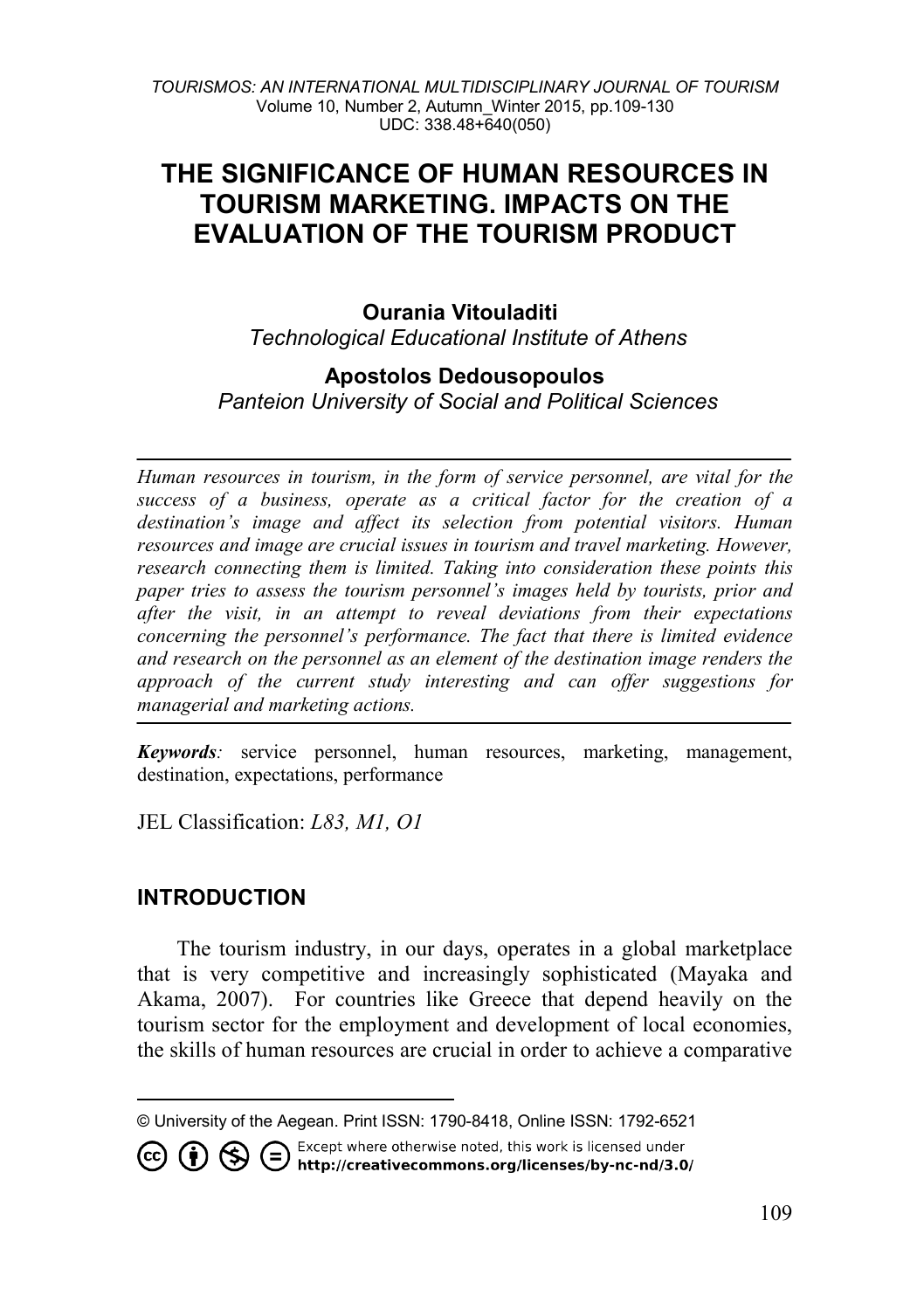advantage in the highly volatile and competitive tourism environment (Velissariou, 2012). Vitouladiti (2012) argues that in our days the issue of service is a rising one and emerges among the most important destination choice criteria by several targets-markets.

Human resources development plays a significant role in supporting enhanced productivity and quality at all levels within organizations, destinations and countries. Therefore, human resources issues are also applicable, at both the levels of the firm and in a macro-national context (Baum, 2007).

Christou (2002) emphasizes that all employees in every tourism business transfer a destination image to the visitor and he concludes that the employees are image carriers. Therefore, they can operate as an element of the destination's and enterprises' image. It can be said that people have a tendency to "humanize" enterprises, to attribute personality characteristics to them, to see them much as they do humans, in terms of being friendly, polite, mature etc.

The point is that image has two dimensions. The first one is the secondary image which has been created through the advertising, the several promotional activities and the word of mouth and exists prior to the visit. The second one is the primary image which is developed during the vacations. It is formulated after the visit and the "consumption" of the vacation package.

Tourism is an industry with a variety of enterprises which offer a wide range of occupations with a diversity of human capital requirements. The tourism sector in a destination has various sub-sectors (various types of accommodation, food services, local transport, tour operators, travel agencies, facilitation, tourism gift shops, heritage etc.) and the human resources employed in these enterprises. The operation of these businesses and the offered services by their personnel contribute to the earnings of an area and create income and multipliers. However, the main body of the existing studies (published empirical and conceptual analysis) of human resources issues in tourism has focused mainly on the hospitality sub-sector (Kaye and Taylor, 1997; Haynes and Fryer, 2000; Nolan, 2002 in Wang 2006; Lockyer and Scholarios, 2004; Wang, 2006; EFG Eurobank, 2007; Velissariou and Zagotsi, 2009). Inevitably existing evidence is drawn, mostly, from hotels and restaurants (Baum, 2007). This is a challenge faced by researchers, since major areas of the tourism business seem to be neglected (Lucas, 2004). Wang and Xiang (2007) have underlined that conventional research in destination marketing usually focuses on external environments for tourism destinations (e.g. segmentation studies).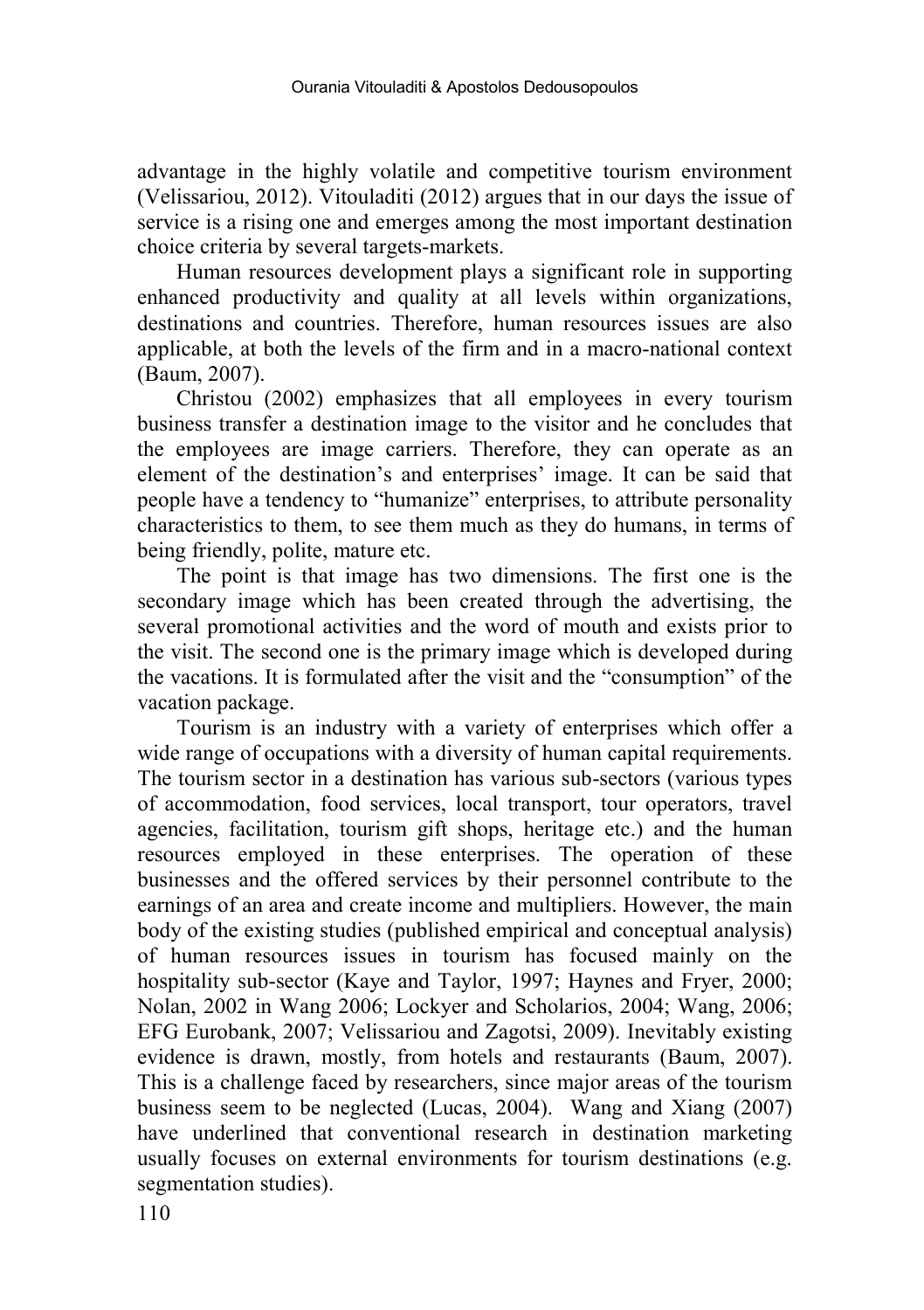This study will try to combine the issues of personnel, working in several areas of tourism and their secondary and primary image as perceived by the visitor. Also, to compare these two kinds of personnel images, in order to identify possible alterations, either positive or negative, to see possible deviations from the expectations and make proposals for improvements and managerial actions. Basically, the study will attempt to approach the issue of the personnel employed in the various sectors of tourism as an element of the tourism destination image. Also, it will try to cover the gap in research terms concerning the internal environment of tourism businesses.

## **THEORETICAL BACKGROUND**

### **Human Resources employed in tourism, as an element of the destination image, Tourism and Travel Marketing**

Tourism is an activity offered by people. The most important, and perhaps the most difficult element of the tourism product to control, stems from the existing human interactions that are part of the travel experience. The participants in this process can be divided for purposes of marketing not only into: a) the visitors and b) the host community but also c) the human resources of the tourism industry in the form of employees. Tourism is a labor-intensive industry, a service industry, which depends very much on the quality of hospitality offered by employees at hotels, restaurants, attractions, gift shops, travel agencies and tourist offices (Vogt and Fesenmaier, 1995). People, operating in the tourism sector, are also widely recognized as crucial to the operational success of businesses in the sector (Baum, 2002).

Already by early 1980's, Booms and Bitner stressed the need for extending the marketing mix in tourism and travel, introducing another p due to its significance. The fifth p of the tourism and travel marketing mix refers to people, namely the human factor. The significance of this element, led not only to the extension of the marketing mix but also to the enrichment of marketing and of internal marketing, which refers to those processes associated with development, education, motivation, compensation system, recruitment and evaluation of human resources.

According to Berry and Parasuraman (1991), the essence of service marketing is that the service and its quality are its foundation. This element of the marketing mix is so important to the field of travel and hospitality that several scholars (Zeithaml et al, 1996) argue that people who work in the tourism industry are able to create and promote a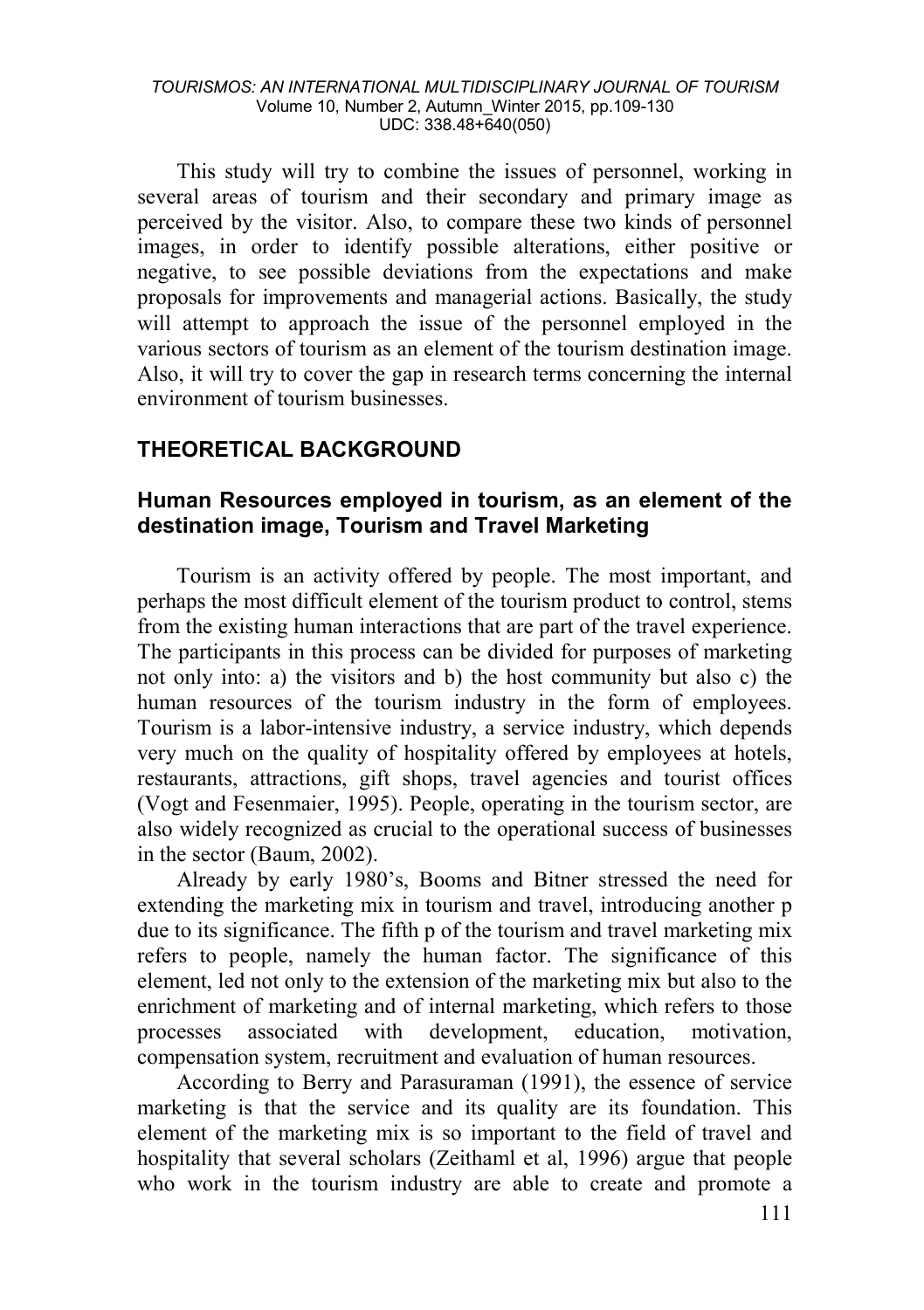positive or negative image. Place, in many respects the 'stuff' of tourism marketing, cannot exist in isolation of the people who inhabit the spaces that they contain (Baum, 2006). The main factor that appears to make the difference for the experience of the guest and can justifiably be regarded as perhaps the most essential element in configuring the primary image is the human resources and quality of service it offers.

The importance of service quality for tourism and hospitality businesses is gaining tremendous attention. In order to provide quality service to the customers, knowledge of their service quality expectations is considered very important (Odeh and Alghadeer, 2014).

Considering the issue of image the literature, mainly, focuses on the contribution that people within the wider community make to tourism imagery and how such images are commodified and exploited (Cohen, 1995; Dann, 1996; Hollinshead, 1996). However, development of such themes within the employment context is rather neglected.

The human resources, who are responsible for the service offered, play the main role in tourism and travel marketing. No clever or persuasive advertising promotion can compensate for poor quality of service. Although most of the tourism products of a destination concern attractions, entertainment, facilities and equipment, most experts believe that the level of service makes the difference between success and failure, meaning the element of human resources, the people, this extra variable of the tourism marketing mix (Morrison, 2002). Dann (1996) refers to a group of pictorial images where, natives are service providers, entertainers and vendors. Through this multitude of roles they play a role that is supplementary to the main images promoted within the brochures. All the while their intense level of interaction with visitors can affect the perceived image of the destination and the tourism businesses they represent. Therefore, they contribute to the creation of the primary image which will be transferred to friends and relatives and will create the secondary one feeding the cycle of image creation.

As Zeithaml and Bitner (1996) suggest employees in tourism industry are the embodiment of the product, its living and breathing advertisements and images. The employees represent in the eyes of the customer the company itself and its services. Hoffman and Bateson (1997) refer to the human element as "the public face, the image of" the entire business entity. Their appearance, behavior, knowledge of their subject, friendly disposition etc. have a strong influence on the perception and image that the customer will form for the services and vacations purchased (Middleton, 2001).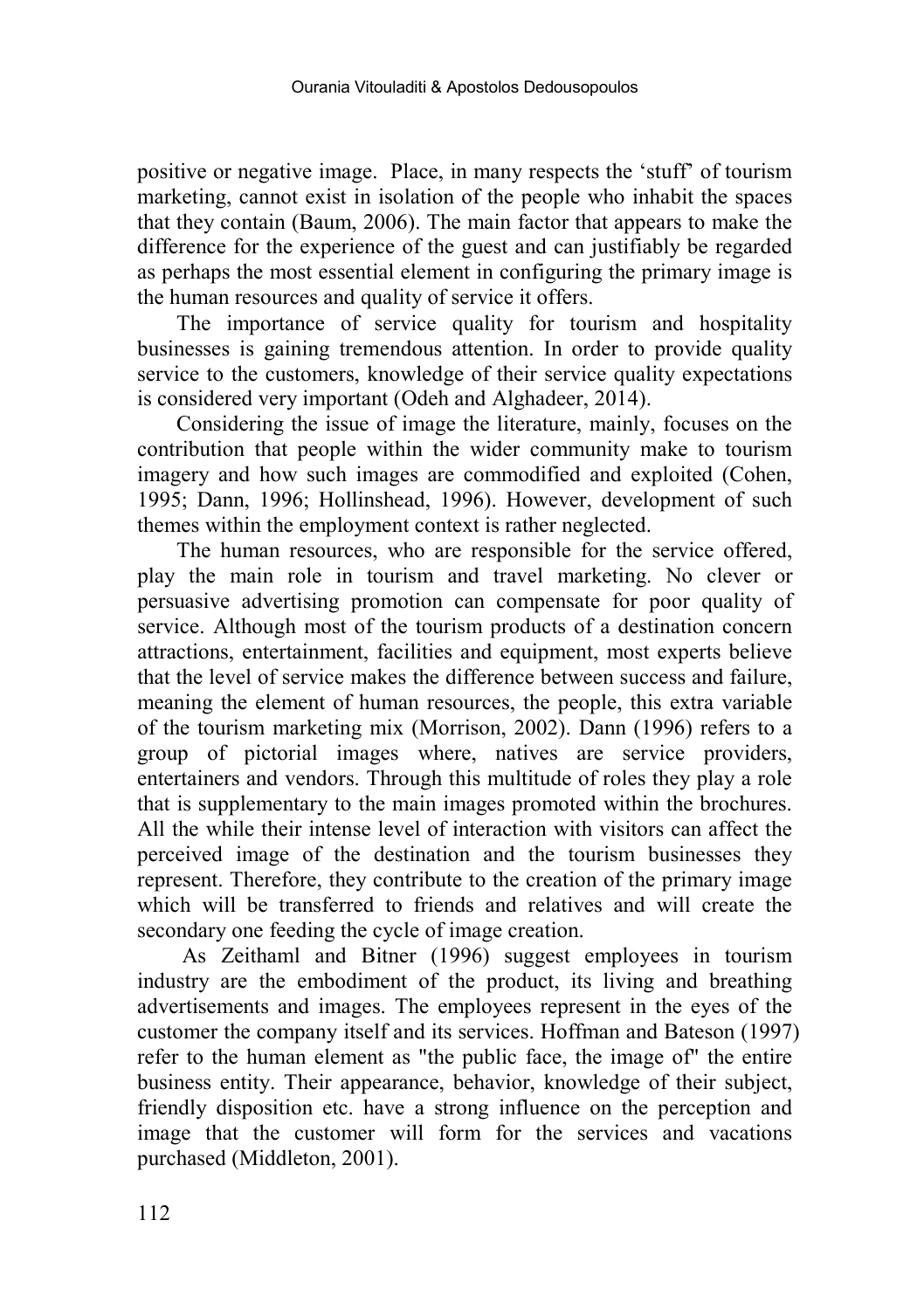Specific images regarding personnel are frequently part of the visitor's expectations of a destination, as presented by the secondary sources of information (brochures, word of mouth etc.). Urry (1990) rightly notes that the social composition of the producers, at least those who are serving in the front line, may be part of what is in fact " sold " to the customer. In other words, the "service" is inextricably linked to a production process infused with particular social characteristics, of gender, age, race, educational background and so on of the service provider and producer. Where these characteristics are represented in the marketing and branding of the destination, they may become infused into the overall destination image simplified stereotypes of place that visitors bring with them when they arrive as tourists. Employee characteristics however are not a static fixture, they can change, dramatically, in response to the way in which a destination evolves and changes, as Cukier (1998) stresses.

Trying to define the term of image a lot of definitions can be used. According to Crompton, (1979) and Gartner (1993) in general the term 'image' refers to a compilation of beliefs, and impressions based on information processing from a variety of sources over time, resulting in an internal accepted mental construct. This construct can involve products, services or even the human factor.

A lot of studies have been conducted on destination image over the years (e.g Crompton 1979; Gartner 1996; Gallarza et al 2002, etc.). Some studies have underlined its importance on issues of supply (e.g Baloglu and Brinberg, 1997; Chen and Kerstetter, 1999; Hyounggon and Richardson, 2003; Lee et al, 2005; Pike, 2009; Qu et al, 2011, etc). However, no specific attention has been paid to personnel as an element of the tourism destination supply and image. Therefore, there is a lack of research on this specific issue, rendering the approach of the current study interesting.

So, this study focuses on the comparison between the secondary and primary image of the human resources employed in tourism, as an element of the destination image. The aim is to grasp the pragmatic aspect of their performance and its evaluation by the visitors. The approach will use the visitor's demographic characteristics which can operate as differentiating factors.

This comparison will guide towards effective actions for the allocation of the local authorities' and business stakeholders' budgets regarding tourism education, employee qualifications enhancement and job requirements. Also, it will guide towards the consumers' satisfaction and their loyalty because these factors depend on the assessment of the service offered compared to the expectations.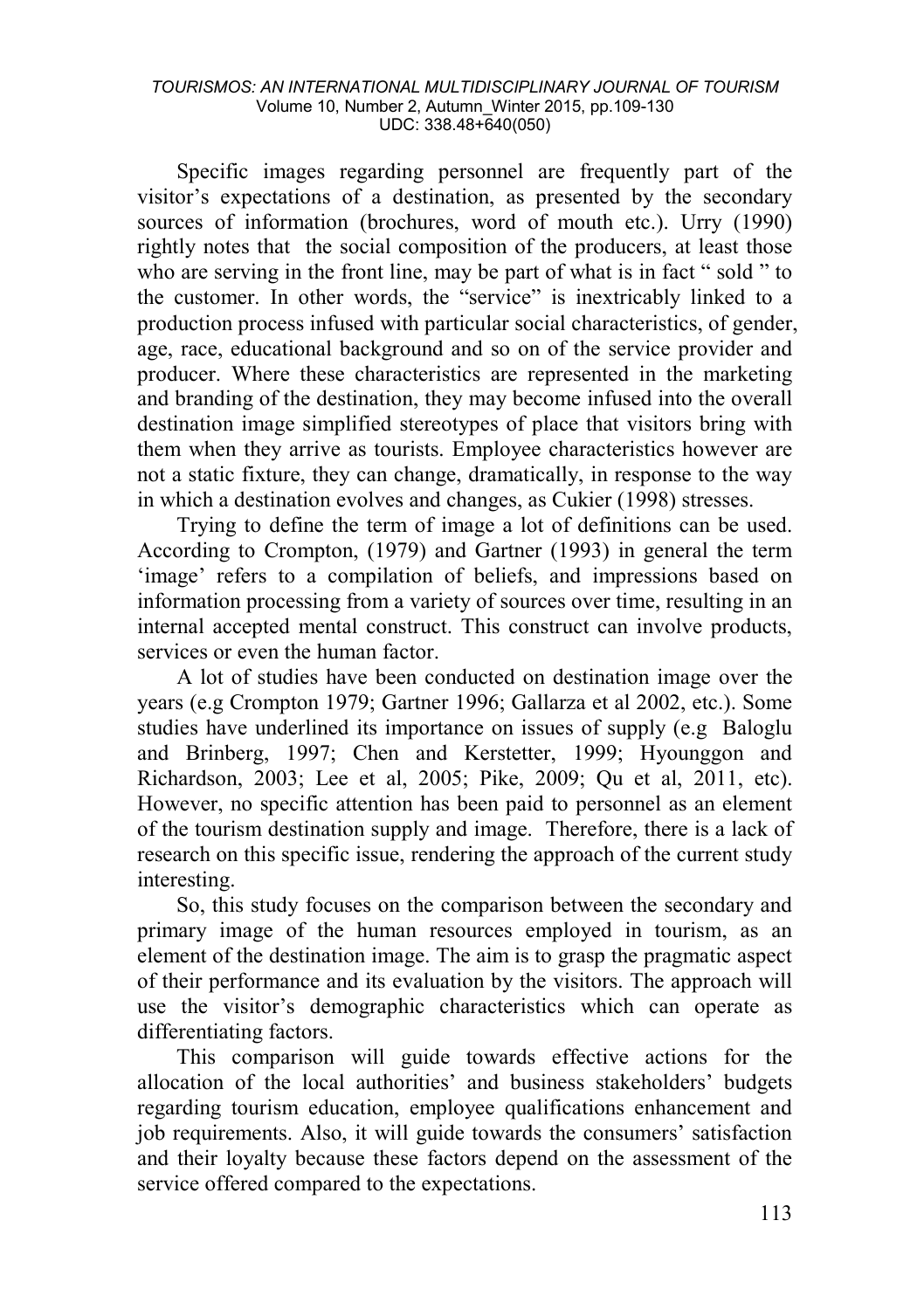A comparative study between the secondary and primary personnel's image variables, essentially their social and professional skills (see table 1), by carrying out empirical research is the only way to test the impact of the visit and to grasp the pragmatic aspect of the personnel performance.

## **HYPOTHESES**

Therefore, the Hypotheses which result and have to be tested are:

Hypothesis A. The visit for the first time visitors modifies significantly the variables of the secondary image for the service personnel. (general hypothesis)

Hypothesis A1. The visit for the first time visitors modifies significantly the variables of the secondary image for the service personnel. The age group contributes to the modification of this image.

Hypothesis A2. The visit for the first time visitors modifies significantly the variables of the secondary image for the service personnel. The income level contributes to the modification of this image.

Hypothesis A3. The visit for the first time visitors modifies significantly the variables of the secondary image for the service personnel. The education level contributes to the modification of this image.

## **RESEARCH METHODOLOGY**

The survey was implemented in Corfu island, a traditional Greek destination and the sample was British first-time visitors. The majority of the survey participants had booked their holidays via a tour operator or travel agent. They were chosen by random sampling (from the entire island's visiting population and from all the accommodation categories) that gave a reliable sample size of 375 participants. ( $e=5\%$ ). The research tool was a dual self-completion questionnaire where the first section was completed upon check-in and the last before check-out, by the same participant. The first section allowed us to identify the secondary image of the tourism personnel held by the visitors, while the second one to record their primary image of the tourism personnel, which was formed after the "consumption" of the holiday package. Therefore, the contrast of the two sections and the variables analysis could offer the answers to the questions and hypotheses of the research.

The questions used a 5-point rating scale. The personnel's assessment was based on six (6) variables (social and professional skills, see table 1)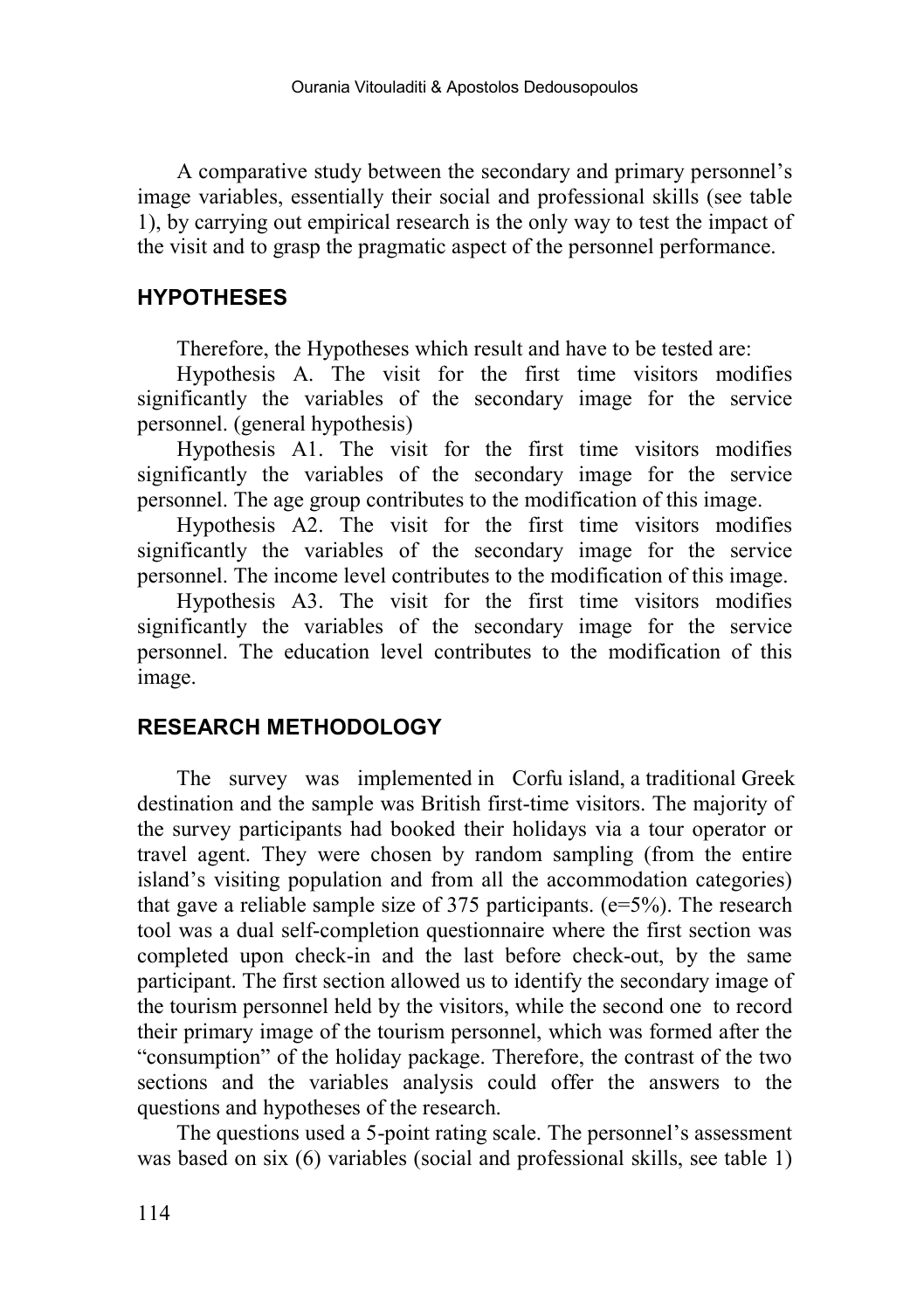and a rating scale from 5 to 1, where very good=5, good=4, neither good nor bad=3, poor=2, very poor=1.

The sample size was analyzed as follows: Concerning age groups, 27%, 44% and 29% belonged to the age groups 18-34, 35-54, 55+ respectively. Concerning income levels, 36%, 41% and 23% belonged to the income group under £20.000, £20.000 - £40.000 and £40.001+ respectively. The duration of stay for the 50, 5% of the sample was at least one week. While the duration of stay for the 40% was two weeks. This is a positive characteristic of the study, since the sample population had a prolonged interaction with the service personnel of the tourism enterprises.

## **Research Hypotheses A, A1, A2, A3. Analytical statistical tests**

For the test of the following hypotheses the study focused on the comparison of the means, t-test, p-value, CI 95% (Confidence Interval), 2-tailed test.

A. The visit for the first time visitors modifies significantly the variables of the secondary image for the service personnel.

The image for the service personnel consists of 6 variables. Therefore, the above hypothesis is divided into equal number of partial hypotheses. The statistical analysis is about paired samples t-test differences and the level of significance, a, is 0, 05. The general form of the hypotheses is:

|         | $H_0: \mu_{D_i}=0$      | $\mu_{Di} = \mu_{iS} - \mu_{iP}$                            |
|---------|-------------------------|-------------------------------------------------------------|
| $\nu s$ |                         | <i>where</i> $i=1,,6$ <i>service personnel</i><br>variables |
|         | $H_1: \mu_{D_1} \neq 0$ | S: Secondary image,<br>P: Primary image                     |

Statistically significant modification of at least one of the 6 variables means statistically significant modification of the secondary image for the service personnel.

A1. The visit for the first time visitors modifies significantly the variables of the secondary image for the service personnel. The age group contributes to the modification of this image.

There are hypotheses for every age group. The statistical analysis is about paired samples t-test differences, the level of significance, a, is 0, 05. The general form of the hypotheses is as follows: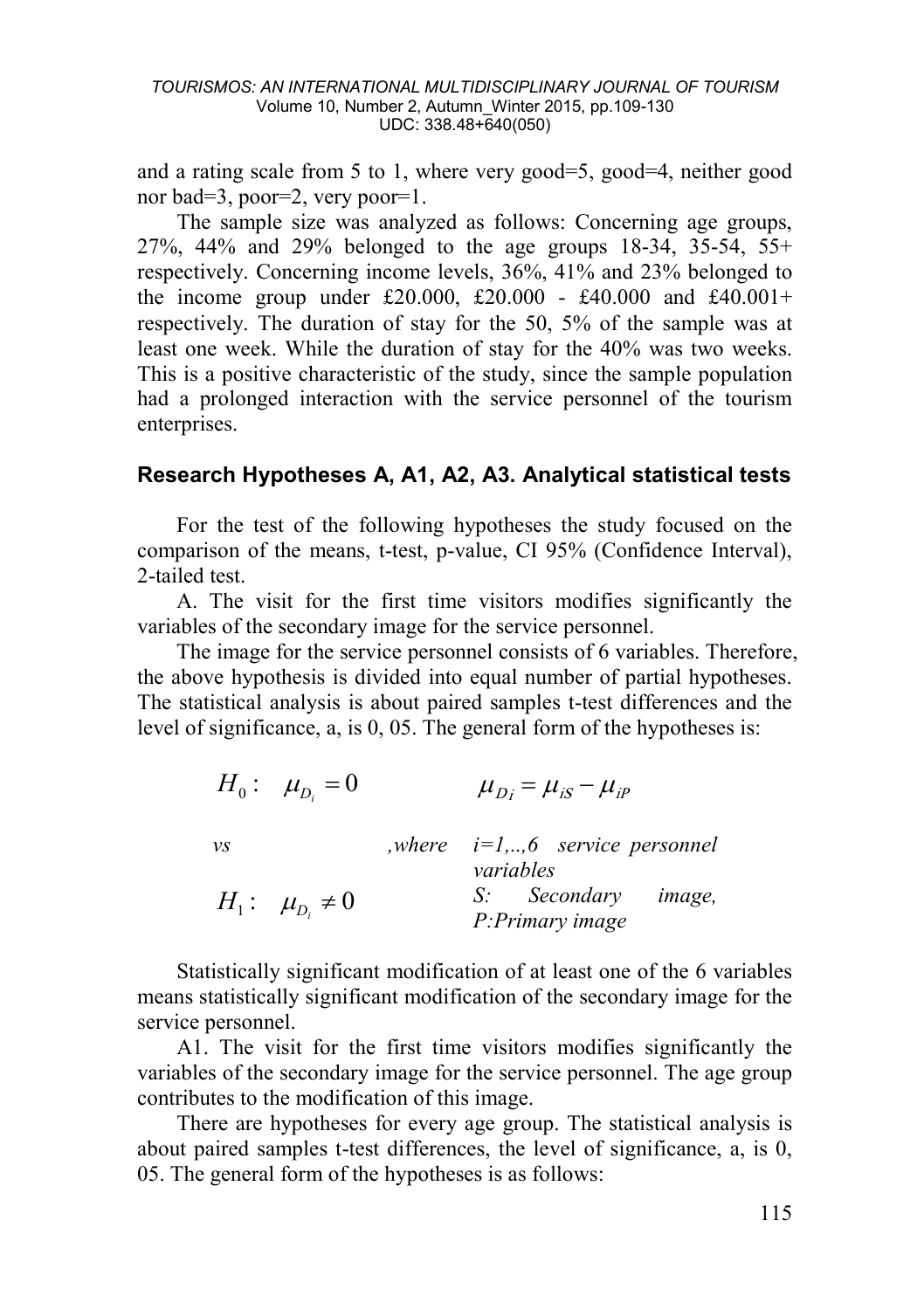$$
H_0: \mu_{D_{ij}} = 0 \qquad \mu_{Dij} = \mu_{ijS} - \mu_{ijP}
$$
  
\n
$$
W_0: \mu_{D_{ij}} = 0 \qquad \mu_{Dij} = \mu_{ijS} - \mu_{ijP}
$$
  
\n
$$
H_1: \mu_{D_{ij}} \neq 0 \qquad \text{where} \quad j=1: \text{ under } 34, 2: 35 - 54, 3: 55 + 5: \text{ secondary image, P:Primary image}
$$
  
\n
$$
H_2: \mu_{D_{ij}} \neq 0 \qquad \text{where} \quad J = 1: 0.5 + 5: \text{ The image}
$$

A2. The visit for the first time visitors modifies significantly the variables of the secondary image for the service personnel. The income level contributes to the modification of this image.

There are hypotheses for every income level. The statistical analysis is about paired samples t-test differences, the level of significance, a, is 0,05. The general form of the hypotheses is as follows:

|    | $H_0: \mu_{D_{ii}}=0$   | $\mu_{D_{ij}} = \mu_{ijS} - \mu_{ijP}$  |  |
|----|-------------------------|-----------------------------------------|--|
| VS |                         | <i>where</i> $i=1,,6$ service personnel |  |
|    |                         | variables                               |  |
|    | $H_1: \mu_{D_n} \neq 0$ | $j=1$ : under 20.000 GBP, 2:            |  |
|    |                         | 20.000- 40.000 GBP,                     |  |
|    |                         | $3:40.001 + GBP$                        |  |
|    |                         | S: Secondary image, P: Primary          |  |
|    |                         | image                                   |  |

A3. The visit for the first time visitors modifies significantly the variables of the secondary image for the service personnel. The education level contributes to the modification of this image.

There are hypotheses for every education level. The statistical analysis is about paired samples t-test differences, the level of significance, a, is 0,05. The general form of the hypotheses is as follows:

|    | $H_0: \mu_{D_n}=0$      | $\mu_{Dii} = \mu_{ijS} - \mu_{ijP}$                     |
|----|-------------------------|---------------------------------------------------------|
| νs |                         | , where $i=1,,6$ service personnel variables            |
|    | $H_1: \mu_{D_n} \neq 0$ | $j=1$ : Secondary/Technical,<br>2: Higher technical     |
|    |                         | 3: University<br>S: Secondary image, P:Primary<br>image |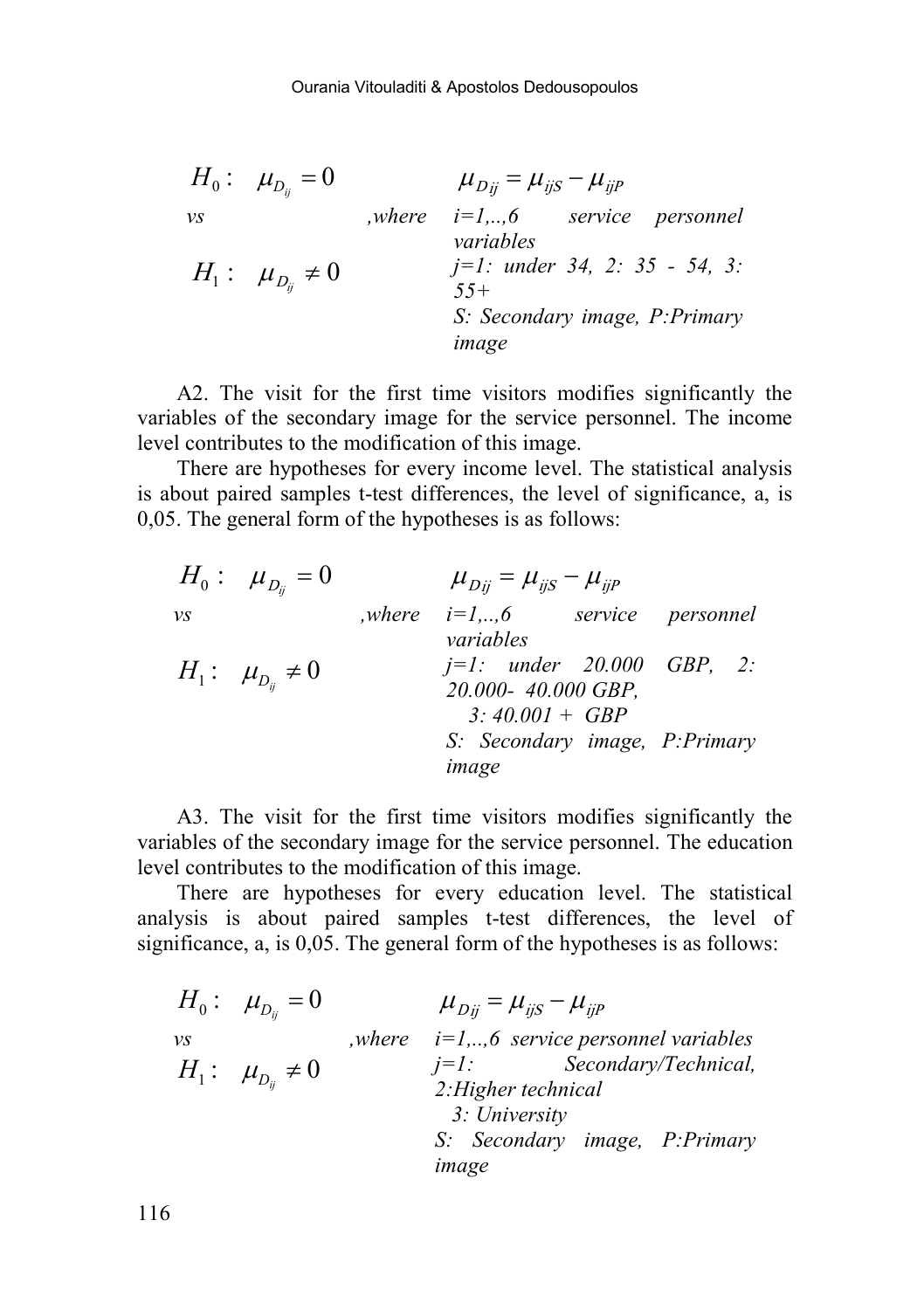|                                  | secondary | primarv | primary<br>secondary |         |
|----------------------------------|-----------|---------|----------------------|---------|
| <b>Total</b><br><b>Variables</b> |           |         | Mean                 |         |
| sample                           | mean      | mean    | Diff                 | p-value |
| <b>Quality of service</b>        | 4,50      | 4,41    | $-0.09$              | 0,03    |
| <b>Communication skills</b>      | 4,28      | 4,44    | 0.15                 | 0,00    |
| <b>Politeness</b>                | 4.54      | 4,50    | $-0.03$              | 0,42    |
| Level of professional            |           |         |                      |         |
| knowledge                        | 4,30      | 4,26    | $-0.03$              | 0,45    |
| Personal                         |           |         |                      |         |
| hygiene/appearance               | 4,39      | 4,31    | $-0.09$              | 0.05    |
| <b>Friendliness</b>              | 4,61      | 4,51    | $-0.10$              | 0,01    |

# **Table 1.** Statistical Analysis – Hypothesis A

**Table 2.** Statistical Analysis – Hypothesis A1

| Age                |           |         | <b>Quality of</b><br>service | Communication<br>skills | ノI<br><b>Politeness</b> | professional<br>knowledge | hygiene/<br>appearance | <b>Friendliness</b> |
|--------------------|-----------|---------|------------------------------|-------------------------|-------------------------|---------------------------|------------------------|---------------------|
|                    | secondary | Mean    | 4,47                         | 4,32                    | 4,58                    | 4,20                      | 4,36                   | 4,59                |
| under 34           | primary   | Mean    | 4,42                         | 4,48                    | 4,56                    | 4,26                      | 4,28                   | 4,57                |
|                    | diff      | Mean    | $-0,04$                      | 0,17                    | $-0,01$                 | 0,06                      | $-0,06$                | $-0,02$             |
|                    |           | p-value | 0,61                         | 0.03                    | 0,90                    | 0,43                      | 0,42                   | 0,80                |
|                    | secondary | Mean    | 4,51                         | 4,31                    | 4,51                    | 4,32                      | 4,40                   | 4,62                |
| 24                 | primary   | Mean    | 4,41                         | 4,47                    | 4,50                    | 4,25                      | 4,32                   | 4,50                |
| $\mathbf{I}$<br>35 |           | Mean    | $-0,11$                      | 0,17                    | $-0,02$                 | $-0,07$                   | $-0,08$                | $-0,13$             |
|                    | diff      | p-value | 0,07                         | 0,00                    | 0,76                    | 0,28                      | 0,21                   | 0,03                |
|                    | secondary | Mean    | 4,52                         | 4,22                    | 4,53                    | 4,35                      | 4,42                   | 4,62                |
| $55+$              | primary   | Mean    | 4,42                         | 4,34                    | 4,45                    | 4,29                      | 4,30                   | 4,48                |
|                    | diff      | Mean    | $-0,10$                      | 0,12                    | $-0,07$                 | $-0,05$                   | $-0,12$                | $-0,14$             |
|                    |           | p-value | 0,21                         | 0,16                    | 0,32                    | 0,50                      | 0,19                   | 0,07                |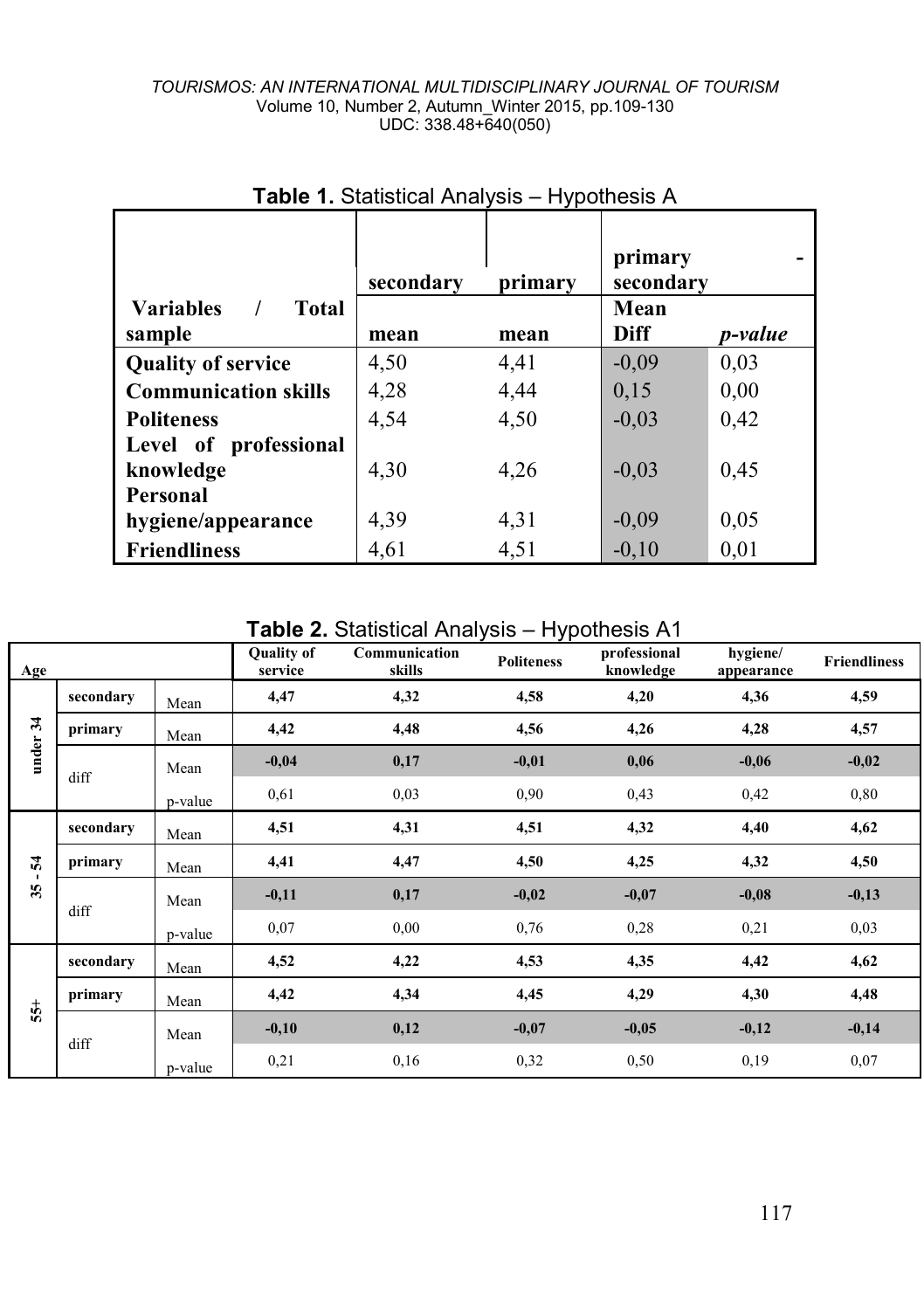| Income      |           |         | <b>Quality of</b><br>service | Communication<br>skills | ັ<br><b>Politeness</b> | $\cdots$ , and $\cdots$<br>professional<br>knowledge | hygiene/<br>appearance | <b>Friendliness</b> |
|-------------|-----------|---------|------------------------------|-------------------------|------------------------|------------------------------------------------------|------------------------|---------------------|
|             | secondary | Mean    | 4,49                         | 4,31                    | 4,58                   | 4,31                                                 | 4,42                   | 4,66                |
| under 20000 | primary   | Mean    | 4,51                         | 4,46                    | 4,62                   | 4,36                                                 | 4,40                   | 4,59                |
|             | diff      | Mean    | 0,02                         | 0,15                    | 0,04                   | 0,05                                                 | $-0,01$                | $-0,07$             |
|             |           | p-value | 0,75                         | 0,03                    | 0,50                   | 0,45                                                 | 0,83                   | 0,26                |
|             | secondary | Mean    | 4,52                         | 4,32                    | 4,52                   | 4,27                                                 | 4,41                   | 4,58                |
|             | primary   | Mean    | 4,34                         | 4,44                    | 4,42                   | 4,24                                                 | 4,24                   | 4,46                |
| 20000-40000 | diff      | Mean    | $-0,18$                      | 0,12                    | $-0,10$                | $-0,03$                                              | $-0,16$                | $-0,12$             |
|             |           | p-value | 0,00                         | 0,04                    | 0,11                   | 0,63                                                 | 0,02                   | 0,05                |
|             | secondary | Mean    | 4,49                         | 4,17                    | 4,49                   | 4,33                                                 | 4,33                   | 4,59                |
| $+10001 +$  | primary   | Mean    | 4,40                         | 4,39                    | 4,46                   | 4,16                                                 | 4,27                   | 4,48                |
|             |           | Mean    | $-0,10$                      | 0,22                    | $-0,04$                | $-0,17$                                              | $-0,06$                | $-0,11$             |
|             | diff      | p-value | 0.33                         | 0,02                    | 0.69                   | 0,08                                                 | 0,53                   | 0,21                |

# **Table 3** Statistical Analysis – Hypothesis A2

# **Table 4** Statistical Analysis – Hypothesis A3

| <b>Education level</b>  |           |         | <b>Quality of</b><br>service | Communication<br>skills | <b>Politeness</b> | professional<br>knowledge | hygiene/<br>appearance | <b>Friendliness</b> |
|-------------------------|-----------|---------|------------------------------|-------------------------|-------------------|---------------------------|------------------------|---------------------|
|                         | secondary | Mean    | 4,56                         | 4,36                    | 4,56              | 4,30                      | 4,46                   | 4,65                |
| Secondary/<br>Technical | primary   | Mean    | 4,40                         | 4,41                    | 4,43              | 4,30                      | 4,19                   | 4,46                |
|                         | diff      | Mean    | $-0,16$                      | 0,05                    | $-0,14$           | 0,00                      | $-0,26$                | $-0,19$             |
|                         |           | p-value | 0,02                         | 0,41                    | 0,05              | 1,00                      | 0,00                   | 0,00                |
|                         | secondary | Mean    | 4,49                         | 4,26                    | 4,56              | 4,30                      | 4,44                   | 4,63                |
| Higher technical        | primary   | Mean    | 4,37                         | 4,37                    | 4,52              | 4,23                      | 4,33                   | 4,54                |
|                         | diff      | Mean    | $-0,12$                      | 0,11                    | $-0,04$           | $-0,07$                   | $-0,10$                | $-0,10$             |
|                         |           | p-value | 0,09                         | 0,17                    | 0,55              | 0,33                      | 0,17                   | 0,16                |
|                         | secondary | Mean    | 4,45                         | 4,21                    | 4,47              | 4,28                      | 4,27                   | 4,54                |
|                         | primary   | Mean    | 4,48                         | 4,55                    | 4,56              | 4,25                      | 4,42                   | 4,55                |
| University              | Diff      | Mean    | 0,04                         | 0,34                    | 0,11              | $-0,03$                   | 0,17                   | 0,01                |
|                         |           | p-value | 0,62                         | 0,00                    | 0,13              | 0,72                      | 0,02                   | 0,90                |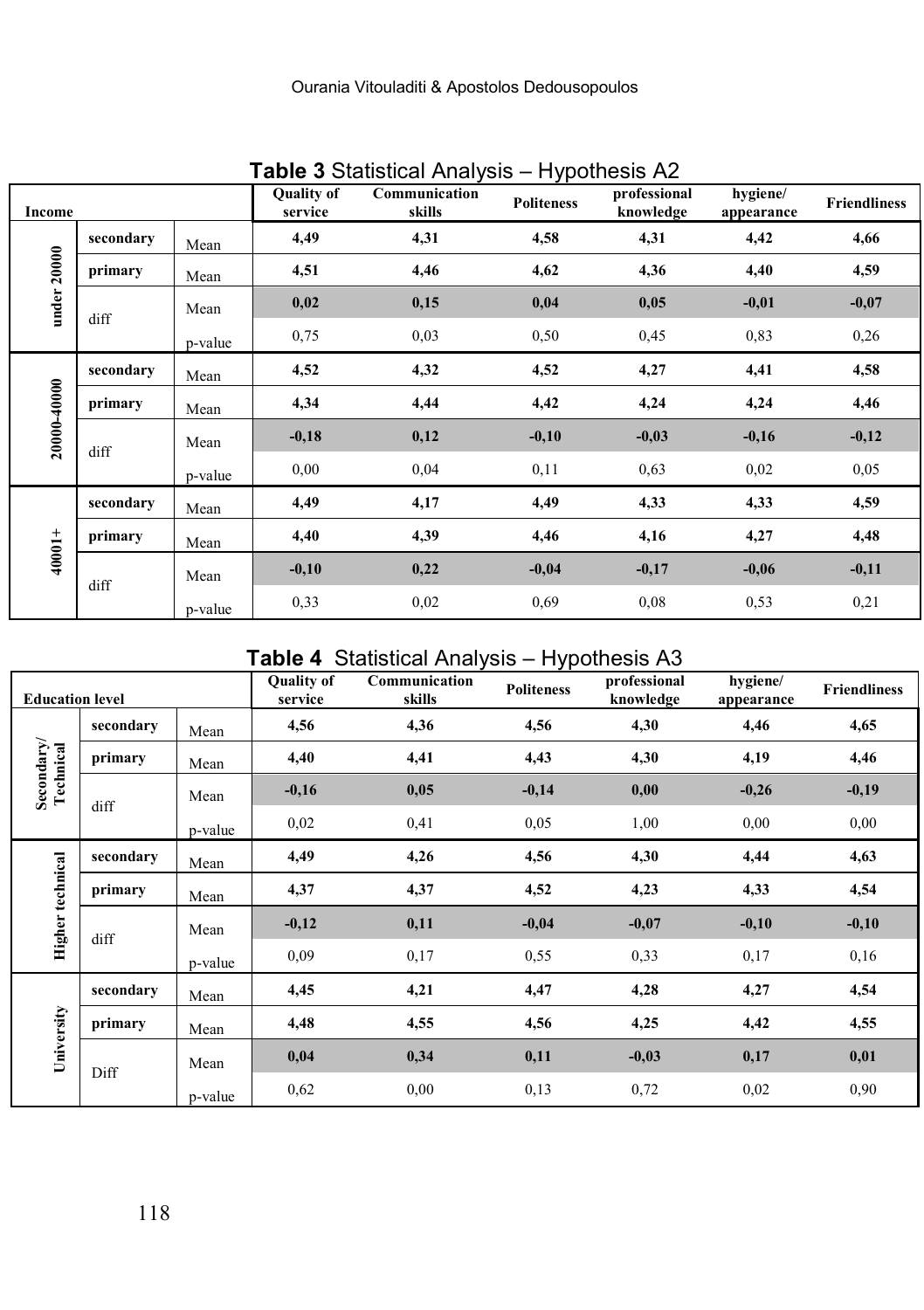| Table 5 Importance of service personnel's quality according to |  |
|----------------------------------------------------------------|--|
| education level                                                |  |

|                                                                          | Total | Education level |           |            |
|--------------------------------------------------------------------------|-------|-----------------|-----------|------------|
|                                                                          |       | Secondary/      | Higher    |            |
|                                                                          |       | Technical       | Technical | University |
|                                                                          | mean  | mean            | mean      | mean       |
| Quality of<br>service personnel<br>employed in<br>tourism<br>enterprises | 4.40  | 4.40            | 4.44      | 4.35       |

**Table 6** Importance of service personnel's quality according to income level

|                                                                       | Total |                | Income level |             |
|-----------------------------------------------------------------------|-------|----------------|--------------|-------------|
|                                                                       |       |                | 20000-       |             |
|                                                                       |       | under $20000f$ | 40000f       | $40001 + E$ |
|                                                                       | mean  | mean           | mean         | mean        |
| Quality of service<br>personnel<br>employed in<br>tourism enterprises | 4.40  | 4.35           | 4.38         | 4.53        |

**Table 7** Importance of service personnel's quality according to age categories

|                                                                       | Total |          | Age   |       |
|-----------------------------------------------------------------------|-------|----------|-------|-------|
|                                                                       |       | under 34 | 35-54 | $55+$ |
|                                                                       | mean  | mean     | mean  | mean  |
| Quality of service<br>personnel<br>employed in<br>tourism enterprises | 4.40  | 4.24     | 4.38  | 4.58  |

Additionally, the survey participants were asked to rate the importance they attributed to the quality of service personnel as a factor of destination choice. The tables 5, 6 and 7 show the importance attributed by the participants to the quality of service personnel according to several demographic characteristics. It is evident from the means, in the above tables, that the survey participants either as the total sample or as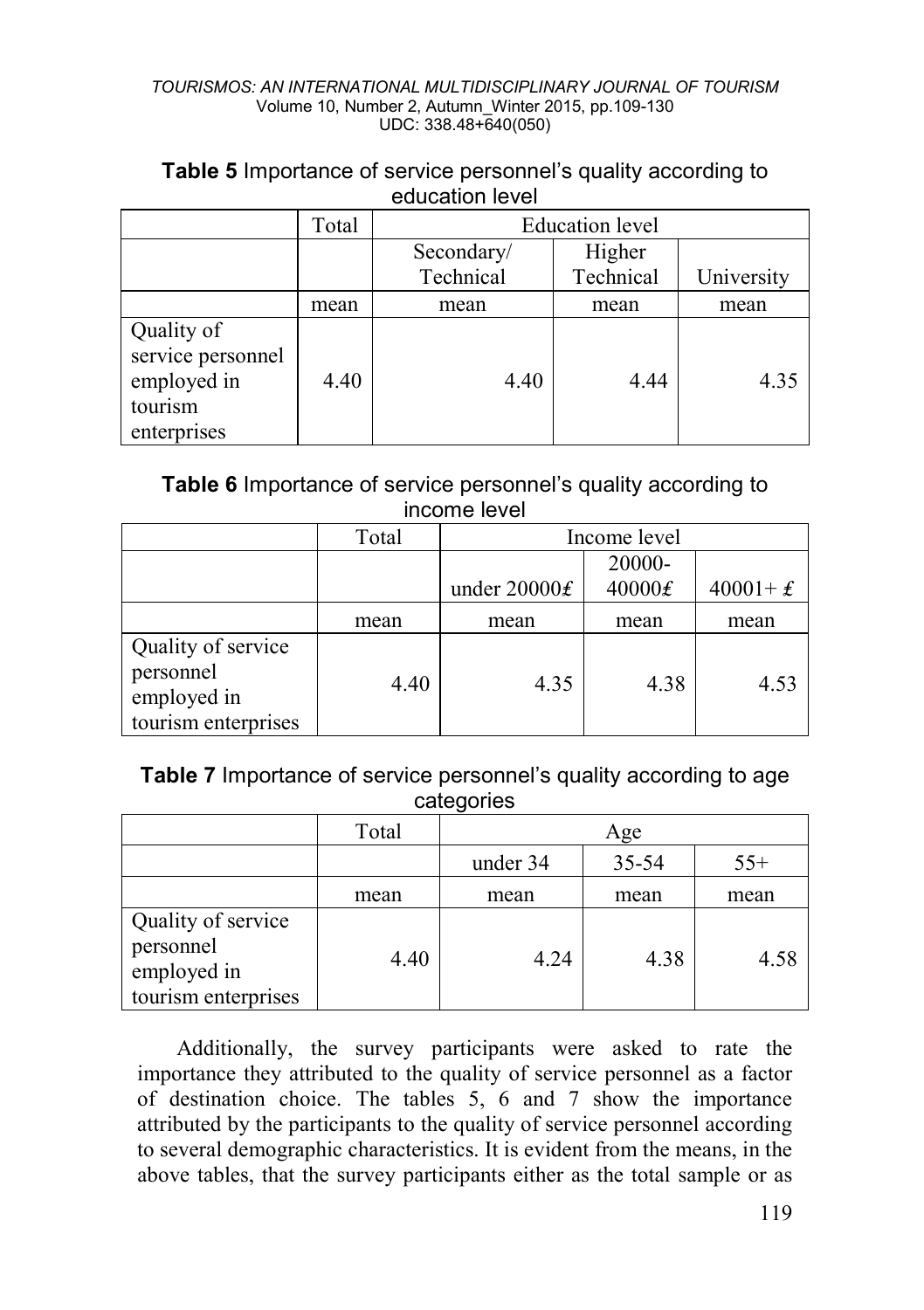the demographic segments consider the issue of the human resources as an important or very important element when they choose a vacation destination (all the ratings are above 4).

| Total size of the sample |                                                          |
|--------------------------|----------------------------------------------------------|
| POSITIVE MODIFICATIONS   | NEGATIVE MODIFICATIONS                                   |
| • Communication skills   | Quality of service<br>Hygiene/appearance<br>Friendliness |

**Table 8.** Findings – Hypothesis A

## **Table 9**. Findings – Hypothesis A1

| According to the demographic characteristic: age |
|--------------------------------------------------|
| NEGATIVE MODIFICATIONS                           |
|                                                  |
|                                                  |
|                                                  |
| <b>Friendliness</b>                              |
|                                                  |
|                                                  |

## **Table 10.** Findings – Hypothesis A2

| According to the demographic characteristic: income |                               |
|-----------------------------------------------------|-------------------------------|
| POSITIVE MODIFICATIONS                              | <b>NEGATIVE MODIFICATIONS</b> |
| under $20.000f$                                     |                               |
| Communication skills                                |                               |
| $20.000 - 40.000$ £                                 |                               |
| Communication skills<br>$\bullet$                   | Quality of service            |
|                                                     | Hygiene - appearance          |
|                                                     | Friendliness                  |
| $40.001f +$                                         |                               |
| Communication skills                                |                               |

However, some variations can be noted among the different demographic groups. Specifically, the age groups appear to differentiate the importance attributed to the quality of service personnel. The younger age group displays less interest on the personnel compared to the older age group. This is expected because the older ages have more experience and demands for service. The income level also differentiates the findings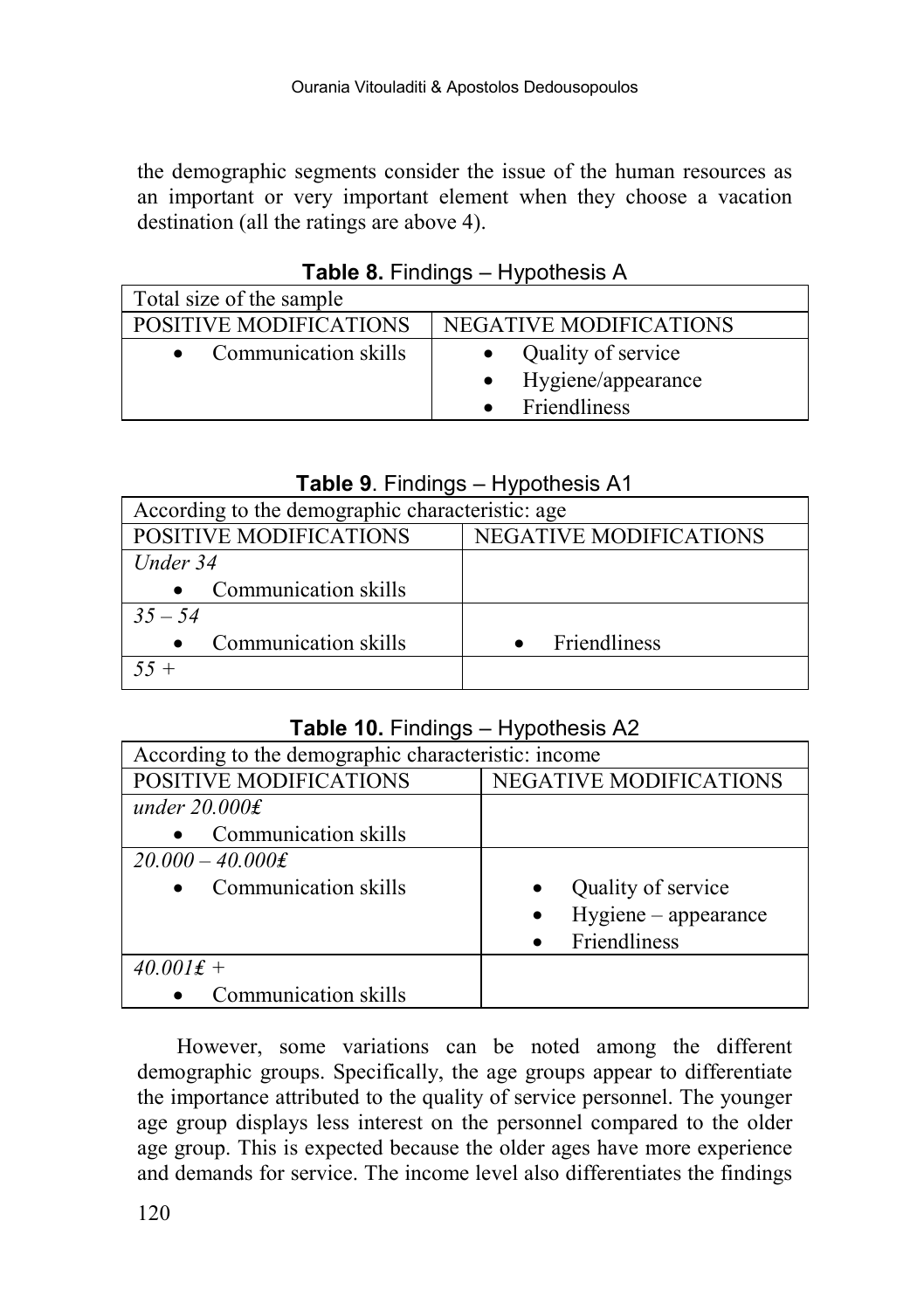with the lower income travelers showing less interest in the quality of service personnel compared to the higher ones. This is also to be expected since more affluent visitors are also more demanding.

| $\frac{1}{2}$                                                |                        |  |  |
|--------------------------------------------------------------|------------------------|--|--|
| According to the demographic characteristic: education level |                        |  |  |
| <b>POSITIVE MODIFICATIONS</b>                                | NEGATIVE MODIFICATIONS |  |  |
| Secondary /Technical                                         |                        |  |  |
|                                                              | Quality of service     |  |  |
|                                                              | Politeness             |  |  |
|                                                              | $Hygiene$ – appearance |  |  |
|                                                              | Friendliness           |  |  |
| Higher technical                                             |                        |  |  |
|                                                              |                        |  |  |
| University                                                   |                        |  |  |
| Communication skills                                         |                        |  |  |
| $Hygiene$ – appearance                                       |                        |  |  |

| Table 11. Findings - Hypothesis A3 |  |
|------------------------------------|--|
|------------------------------------|--|

## **SUPPORT OF HYPOTHESES A, A1, A2, A3 – CONCLUSIONS**

The analysis of the data proved that the visit, for the first time visitors, modifies significantly the variables of the secondary image for the service personnel. All the hypotheses, the general one (A) which refers to the total size of the sample as well as the A1, A2, A3 which refer to age, income and education level respectively are supported. Significant modifications are observed at the total size of the sample as well as at the categories of age, income and education (Tables 1, 2, 3, 4.  $p \le 0$ , 05 and Tables 8, 9, 10, 11).

Specifically, concerning the total size of the sample significant positive modification is observed in one variable, while negative modifications are observed in three variables or attributes. Regarding the modifications in the categories of age, income and education level there are differentiations among the variables with significant modifications. At the age categories alterations are detected in two attributes, while at the income and education level, the alterations concern more attributes.

At the category of secondary/technical only negative changes are observed, on the contrary at University level only positive changes are observed. Especially, the attribute of hygiene-appearance, has positive modification only in the category of University, while it has negative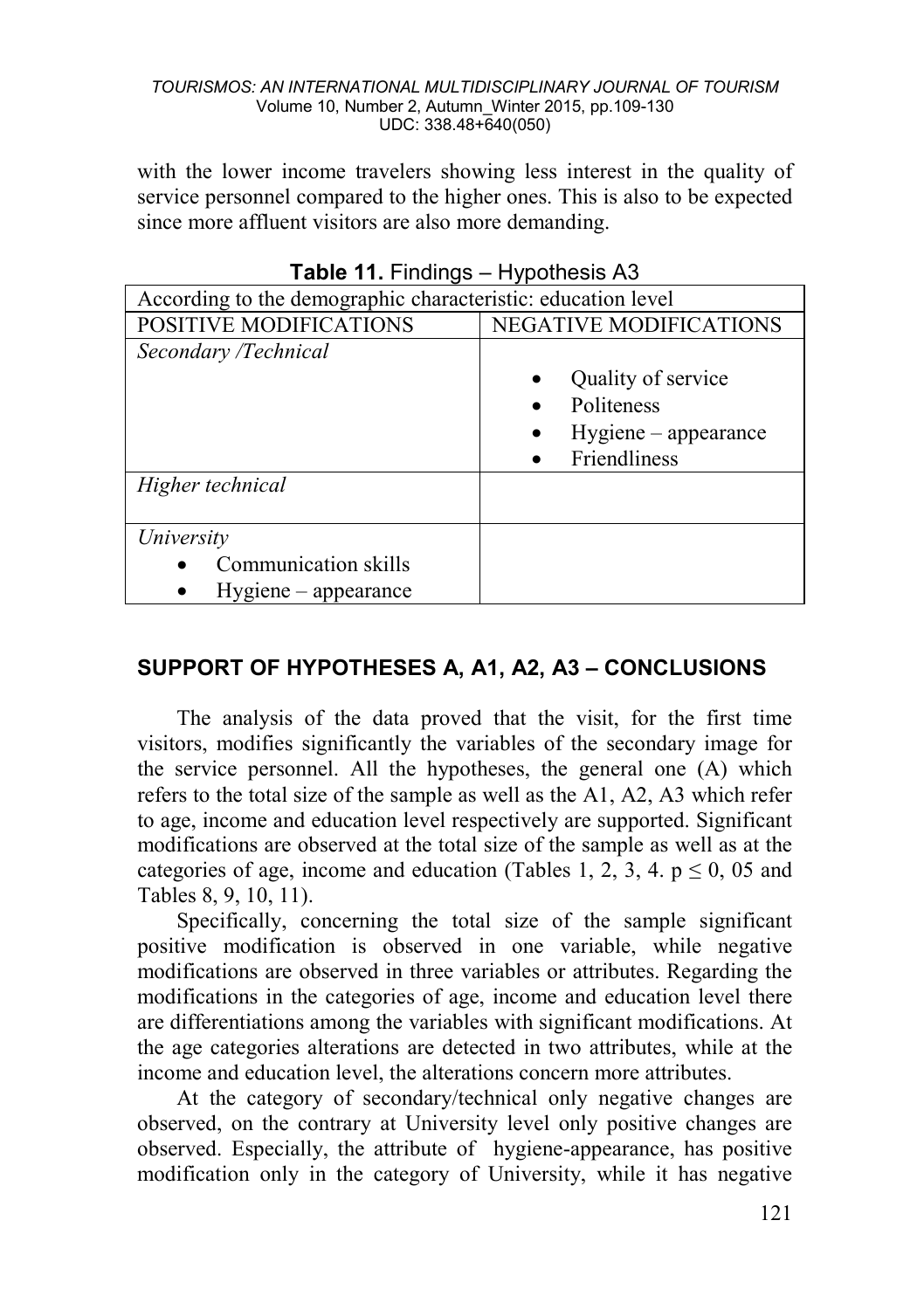modifications (income, education) or remains unchanged in other demographic categories (age).

The attributes that seem to have the more changes are the "communication skills", where only positive modifications are detected, and "friendliness" where only negative modifications are detected. The only variable which remains unchanged is the level of professional knowledge.

Concluding, the visit affects negatively more attributes of the image of service personnel and positively less. The changes in image are detected mostly in the categories of income and education level and less in the category of age. Even though the ratings remain in the higher scales, indicating a generally positive experience, the negative modification of specific variables suggest that the visitors are underwhelmed by their experience of the service personnel during the visit rather than the opposite.

- Regarding the primary image of the human resources and personnel employed, the majority of the alterations are negative. Only one stable positive change is observed which is related with their communication skills. Attributes such us, quality of service, hygiene and appearance, friendliness, politeness demonstrate significant negative modifications. The element of the professional knowledge demonstrates a non significant alteration. The visitors, who belong at the middle income and education level, appear stricter.
- Above all, as presented in the tables 5, 6, 7 concerning the importance attributed to the quality of service personnel as a choice criterion for a destination, this element emerges as a very important factor for all the demographic groups. The ratings which range from 4.24 till 4.58 show that this element is considered "important" and "very important" by the respondents.
- These ratings in relation to the above findings reveal significant negative deviations between the tourists' expectations and evaluation. Such negative results for an important destination element should alarm all tourism stakeholders regarding the quality of the services provided, the impact on the destination image and attest to the necessity of corrective actions on the subject of personnel training and management.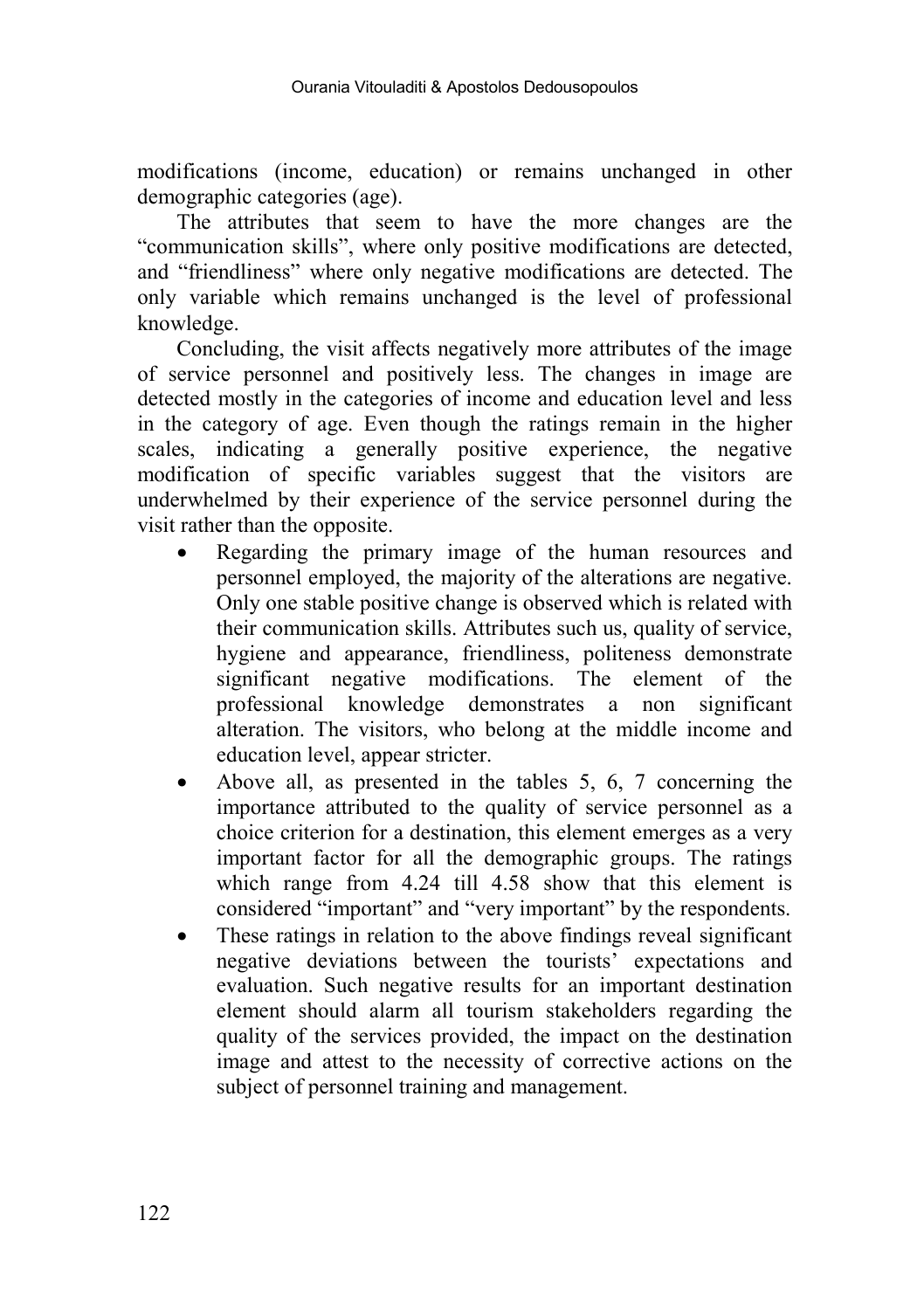## **HUMAN RESOURCES DEVELOPMENT AND TOURISM MARKETING APPROACHES, COMMENTS, SUGGESTIONS**

From the findings emerge the importance of personnel and the quality of service provided, as an element that affects the destination choice. Therefore, negative modifications, in regards to the human resources employed in tourism, are expected to lead to disappointment, negative word of mouth and affect future buying decisions.

The findings offer insights into variables capable of increasing substantially the positive future evaluation of a destination's supply and as a result contributing to the development of the area. Positive evaluation of a visit to a destination in relation to expectations, could lead to increased satisfaction and subsequently gain the customer loyalty (Bosque et al, 2005). As Sigala (2008) supports, the image the tourist forms for a tour and a destination is holistic and the tour operator packages rely on the high level of service of all the involved providers.

The key point is not only to satisfy consumers' needs but exceed their expectations, so the benefits (sources of satisfaction) greatly outweigh the potential disbenefits (sources of dissatisfaction) (Teare, 1998). It must be repeated that the personnel skills ratings remain in the higher scales, indicating a generally positive experience, however the negative changes of specific variables/skills suggest that the visitors are underwhelmed by their experience of the service personnel during the visit rather than the opposite.

In our days, customer loyalty is a basic request from destinations and a vital component to the "survival" of destinations, looking for competitive advantages and differentiation in order to support and expand their life cycle. Recent studies have proved that there is both a direct and indirect relation between customer loyalty and service quality in order to achieve high level of customer satisfaction (Olsen, 2002).

The findings of this research demonstrate the need for scientific and orderly study to determine the working conditions, the difficulties of the tourism industry, the needs of employees and enterprises, as well as to identify solutions and suggestions for producing better results. Also, the findings offer guidelines for training priorities, content of program studies, collaborative marketing and management actions creating economies of scale.

Employment is a big issue in the service sectors, as the effectiveness of service organizations is often linked with the individual qualities of their employees (Lockyer and Scholarios, 2004). The tourism industry is exceptionally sensitive regarding employment since it is characterized by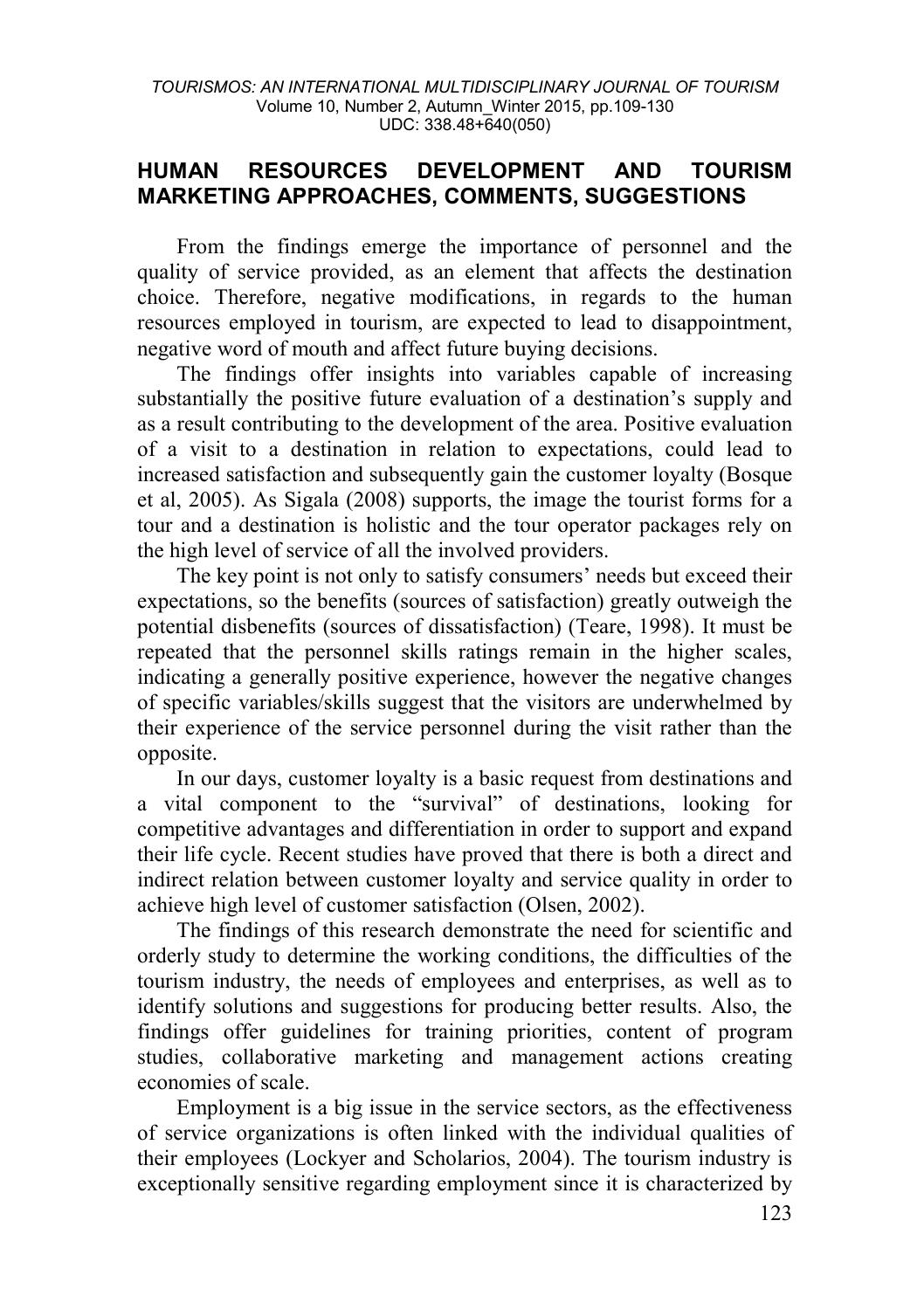several particularities (seasonality, recruitment of unskilled workers, employee mobility to and from other industries, large number of personal businesses, identification of the executive status with the business owner status, etc.). Additionally, it shows rapid changes and developments that obviously affect the content of the service provided.

The above particularities, combined with the findings mentioned before, explain how easily a negative image of the human resources and the services provided, can occur. While, at the same time lead to a series of imperative suggestions concerning the design and implementation of periodic surveys on the developments in tourism employment. Even though part time and seasonal employment is the norm in the tourism sector, there is no reason not to apply the proper human resources practices.

Indeed, facing more turbulent market environments, development of human resources has become a critical issue in recent years with the growing interests of relying on it to achieve competitive advantages (Nolan, 2002 in Wang, 2006). It can be argued that the development of human resources will constitute the crucial element of future successful marketing strategies in a variety of destinations and tourism enterprises (hotels, tour operators etc.).

 The given rapid changes in the field of tourism, demand efficient approaches. They require that companies invest in education and quality, develop employment opportunities and avoid frequent change of employees (Dedousopoulos, 2010). Today more than ever before, investment in education is imperative. The economic crisis, in principle, confirmed an already existing crisis in the workplace. Moreover, the debt burdens of the enterprises, rents, etc. push companies to reduce labor costs. These, however, are inefficient growth patterns and false prescriptions for these labor issues (Dedousopoulos, 2010).

124 Research interest on tourism training and education has grown significantly in recent years (Mayaka and Akama, 2007). Tertiary educators, mostly in the hospitality sector have long recognized the necessity of collaborating with tourism industry stakeholders for updated educational programs fitting to the job requirements (Raybould and Wilkins, 2006), while previous research in hospitality has investigated the employer expectations of graduates (Baum, 1991; Nelson and Dopson 1999; Kay and Russette, 2000; Perdue et al., 2000). Asonitou and Koutoulas (2013) propose that teaching and assessment approaches like case studies and new types of formative assessment, should become part of the curriculum in order to enhance deep learning strategies to students. It is known (Dedousopoulos, 2007) that, over time, job tasks associated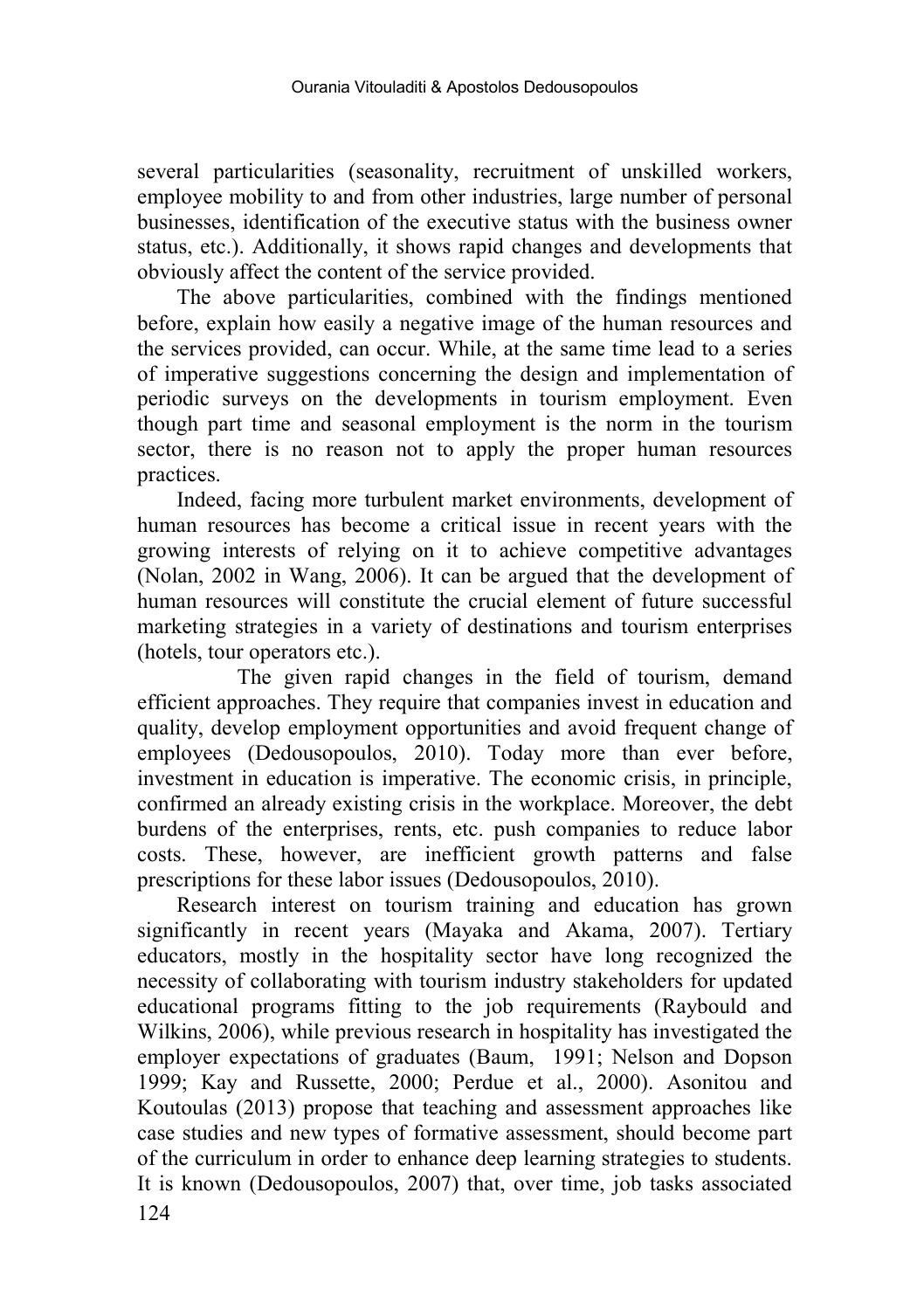with a certain profession change. The talk now is of the "knowledge age" rather than the "information age" (Asonitou and Hassall, 2008).

The relation that exists among service quality, service capability and customer satisfaction is mainly determined by the level of comprehensive training programs that are provided to the staff and the team environment that is introduced inside the organisations (Stanley and Wisner, 2002). Velissariou and Zagotsi (2009) support in their study, focused to the hospitality sector, that enterprises should hire people experienced in tourism, provide opportunities for advancement and promotions as well as regular training programs to keep them up to date with current technologies and clients' developing demands. It is their opinion that travel and hospitality enterprises should make an attempt to rehire seasonal employees, strive to create a harmonic working relationship between them and make them realise their importance as the most significant asset of the business.

Major issues concerning the management, motivation and involvement of this new type of workforce can be addressed, and new models of partnership between companies and their flexible workers can be formed (Field, 1996). The creativity of the personnel, their abilities and work, move the company (Stoner, 1999). We need to offer to future executives or entrepreneurs holistic education which will empower their critical capabilities, beyond technical expertise and factitious knowledge (Asonitou and Koutoulas, 2013)

According to Dedousopoulos (2007), employers no longer demand technical skills only, arising from technology and organization of work within the production unit, but social skills as well. Basically, what emerges is the need for a holistic education for the tourism work force with a definite orientation towards the needs of the tourism sector.

Companies should explain to their employees the importance of customer satisfaction, and allocate substantial parts of their annual budget in quality management training programs. Considering, that there is a strong relation, between the human resources performance of a company and the quality of the services provided, companies should develop job specifications, exchange available information, and provide effective training programs. It must be stated that in the long run an effective service quality policy is expected to reduce the total expenditures. (Stanley and Wisner, 2002).

All the above lead to the revelation of the role of internal marketing in providing a high quality service. Basically, internal marketing recognizes and acknowledges that all employees are customers of managers and employers wishing to carry out the firm's objectives and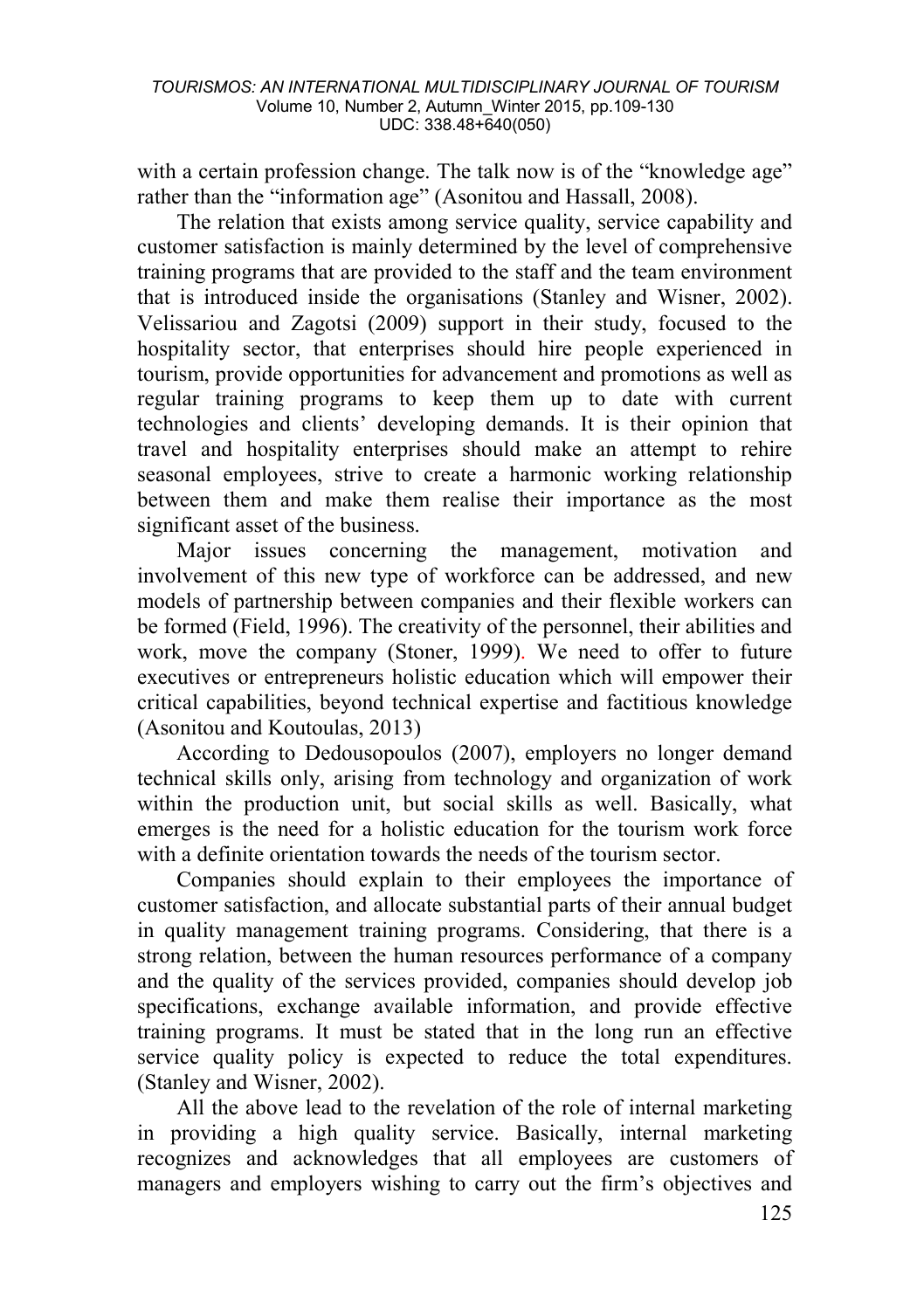achieve them (Odeh and Alghadeer, 2014). Internal marketing is defined as the task of hiring, training and motivating the employees who want to serve the customers well (Kotler and Armstrong, 2007). Actually, internal marketing must precede external marketing since it is practically impossible for the personnel of a company to provide excellent service if the company itself has not decided what the service should be.

In countries which have significant inbound tourism, the effects on employment are very important. In these countries, education and vocational training in tourism professions is essential to the quality of services in tourism. Higher Education should balance between liberal and vocational aspects of the discipline (Asonitou and Koutoulas, 2013).

Although this study underlined important issues, further research is necessary, supported by several techniques, with additional attributes and a variety of market segments in order to confirm, challenge or even expand the findings.

### **REFERENCES**

- Asonitou, S. & Hassall, T. (2008). The international call for change in accounting education and the Greek context. *The Southeuropean Review of Business Finance & Accounting,* Vol.6, No.1, pp. 21-52.
- Asonitou, S. & Koutoulas, A. (2013). Using action research to develop research awareness and critical thinking in Business Administration students of TEI Athens. In *Proceedings of the 3rd International Conference on Quantitative and Qualitative Methodologies in the Economic and Administrative Sciences*. TEI, Athens, Greece: 23-24 May.
- [Baloglu,](http://www.sciencedirect.com/science?_ob=ArticleURL&_aset=V-WA-A-W-ZZ-MsSAYWW-UUA-U-AAAWZEDBCZ-AAAUWDYACZ-EZBZWDUEZ-ZZ-U&_rdoc=26&_fmt=full&_udi=B6V9R-40P8PK1-1&_coverDate=02%2F28%2F2001&_cdi=5905&_orig=search&_st=13&_sort=d&view=c&_acct=C000059634&_version=1&_urlVersion=0&_userid=109812&md5=3546166b4f0cd092ecf46856a17949b2#bbib25#bbib25) S. & Brinberg, D. (1997). Affective images of tourism destinations. *Journal of Travel Research.* Vol.35, No.4, pp. 11–15.
- Baum , T . (2002). Making or breaking the tourist experience: The role of human resource management. In C. Ryan (ed.) *The Tourist Experience*, London: International Thomson, pp. 94 – 111.
- Baum, T. (2006). *Human Resources Management for Tourism, Hospitality and Leisure. An International Perspective*. London: International Thomson.
- Baum, T. (1991). Management trainees in the hotel industry: What do managers expect? *Journal of European Industrial Training*. Vol. 15, No.2, pp. 3–8.
- Baum, T. (2007). Human resources in tourism: Still waiting for change. *Tourism Management,* Vol.28, No.6, pp. 1383 – 1399.
- Berry, L.L., and Parasuraman, A. (1991). *Marketing Services, Competing through Quality.* New York: The Free Press.
- Booms*,* B.H. & Bitner, M.J. (*1981*). Marketing strategies and organization structures for service firms, in J.H. Donnelly, W.R. George, (Eds)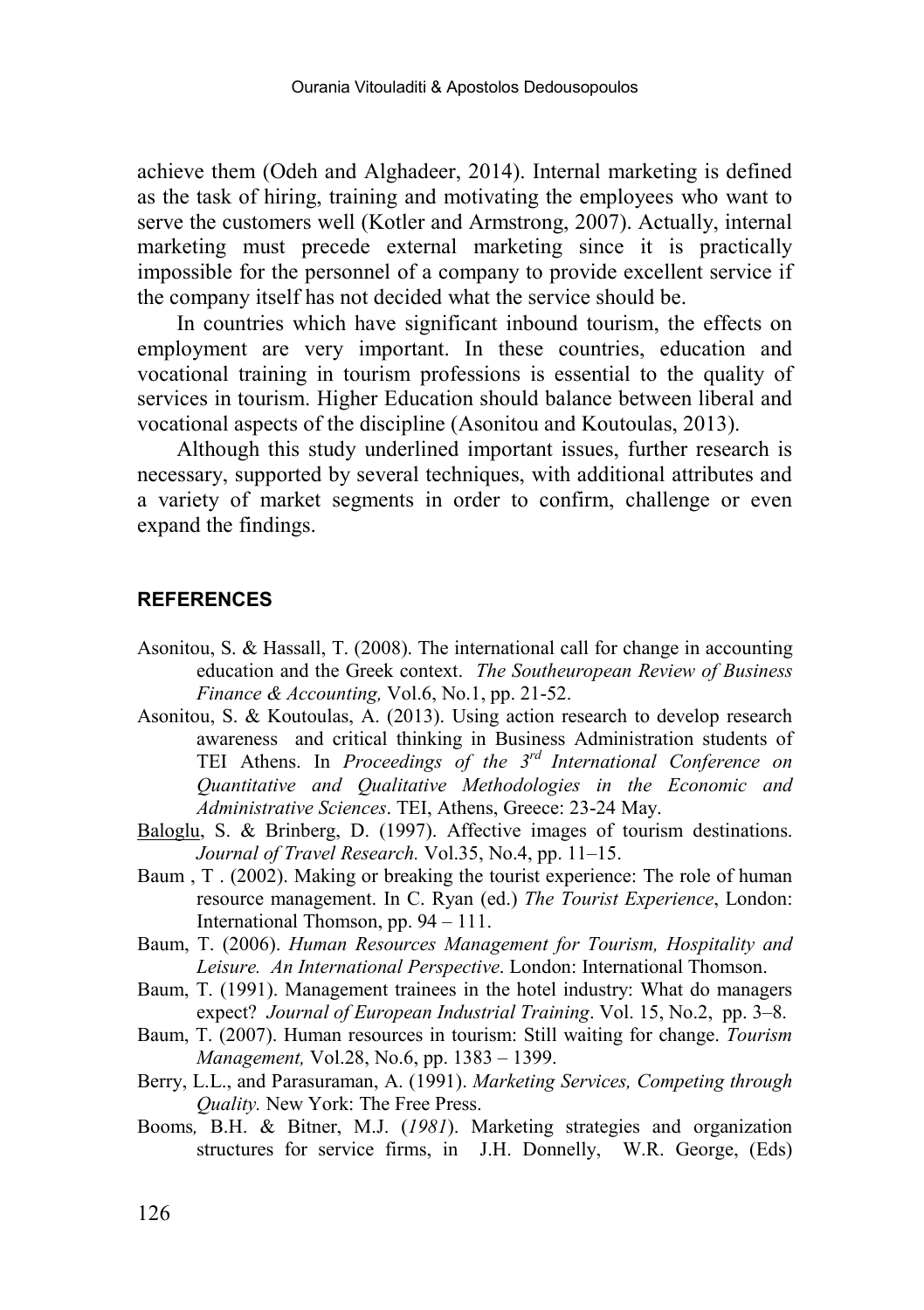*Marketing of Services, Conference Proceedings:* American Marketing Association, Chicago, IL, pp.47-51.

- Bosque, I.A.R., Martin, H.S. & Collado, J. (2006). The role of expectations in the consumer satisfaction formation process: Empirical evidence in the travel agency sector. *Tourism Management.* Vol.27, No.3, pp. 410-419.
- Chen, P.J. & Kerstetter, D. L. (1999). International Students' Image of Rural Pennsylvania as a Travel Destination. *Journal of Travel Research*, Vol.37 (February), pp. 256–266.
- Christou, E. (2002). Examining the impact of Tourist Destination Image and Reputation on Visitor Loyalty Likelihood. *Tourism Today*, Vol.2, pp. 42- 61.
- Cohen , E . (1995) Contemporary tourism trends and challenges: Sustainable authenticity or contrived postmodernity. In R. Butler and D. Pearce, (eds) *Change in Tourism. People, Places, Processes.* London: Routledge, pp. 12  $-29$ .
- Crompton, J.L. (1979). An Assessment of the Image of Mexico as a Vacation Destination and the Influence of Geographical Location upon the Image. *Journal of Travel Research,* Vol.18, No.4, pp. 18–23.
- Cukier , J. (1998). Tourism employment and shifts in the determination of social status in Bali, In G. Ringer, (ed.) *Destinations. Cultural Landscapes of Tourism*, London: Routledge, pp. 63–79.
- Dann, G. (1996). The people of tourist brochures, In T. Selwyn, (ed.) *The Tourist Image. Myths and Myth Making in Tourism*, Chichester, UK: John Wiley, pp. 61 – 81.
- Dedousopoulos, Α. (2007). *Economic Policy of the labor market*. Part 2, Chapter 3, e-book.
- Dedousopoulos, Α. (2010). Human Resources Issues. Radio interview Eurobank
- EFG (2007), Personnel Training and Hotel Sector Efficiency in Greece, Eurobank *Research Markets & Economy* vol. 4, 31 May 2007, (in Greek).
- Field, R. (1996). The flexible workforce: Redefing the role of HR. *Management Development Review*, Vol.9, No.1, pp. 5-7
- Gallarza, M., Saura, I. and Garcia, H. (2002). Destination Image: Towards a Conceptual Framework. *Annals of Tourism Research*, Vol.29, No.1, pp. 56-78.
- Gartner, W.C. (1993). Image Formation Process. *Journal of Travel and Tourism Marketing,* Vol.2, No.2/3, pp. 191–215.
- Gartner, W.C. (1996). *Tourism Development: Principles, Policies, and Policies*. New York, Van Nostram Reinhold.
- Haynes, P. & Fryer, G. (2000). Human resources, service quality and performance: a case study. *International Journal of Contemporary Hospitality Management*, Vol.12, No.4, pp. 240 – 248.
- Hoffman, K.D. & Bateson, J.E.G. (1997). *Essentials of Services Marketing* Fort Worth, TX. The Dryden Press.
- Hollinshead, K. (1996). Marketing and metaphysical realism: The disidentification of aboriginal life and traditions through tourism. In R.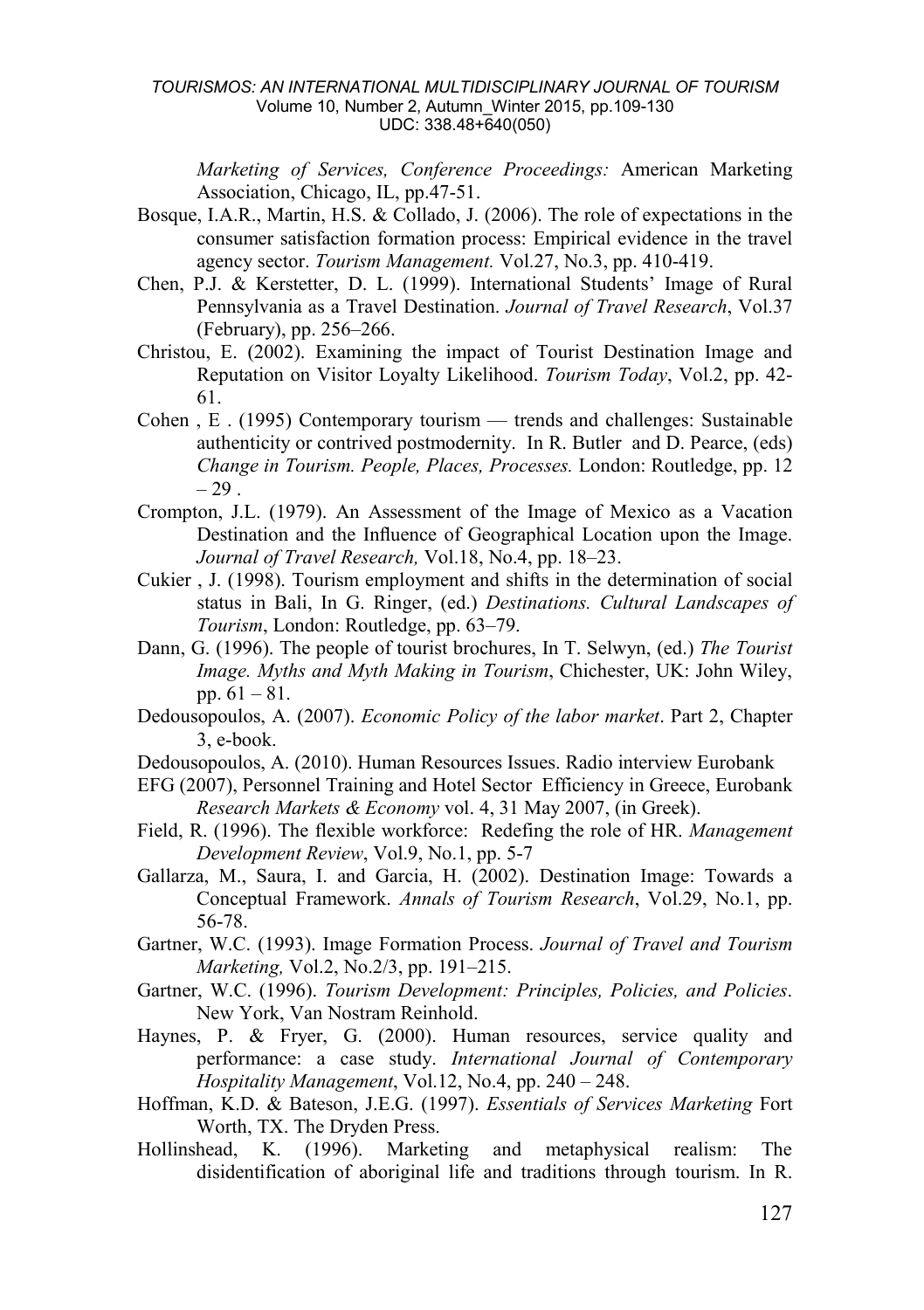Butler and T. Hinch, (eds) *Tourism and Indigenous Peoples*, London: International Thomson Business Press, pp. 308 – 348.

- Hyounggon, K. & Richardson, S.L. (2003). Motion Picture impacts on destination images*. Annals of Tourism Research,* Vol.30, No.1, pp. 216-237.
- Kay, C. & Russette, J. (2000). Hospitality management competencies: Identifying managers' essential skills. *The Cornell Hotel and Restaurant Administration Quarterly*, Vol.41, No.2, pp. 52-63.
- Kaye, M. & Taylor, W.G.K. (1997). Expatriate culture shock in China: A study in the Beijing hotel industry. *Journal of Managerial Psychology*, Vol.12, No.7/8, pp. 496-510.
- Kotler, P. & Armstrong, C. (2007). *Principles of Marketing* (11<sup>th</sup> ed.). NJ: Pearson Prentice Hall.
- Lee, C., Lee, Y. & Lee, B. (2005). Korea's Destination Image Formed by the 2002 World Cup. *Annals of Tourism Research*, Vol.32, No.4, pp. 839-58.
- Lockyer, C. & Scholarios, D. (2004). Selecting hotel staff: why best practice does not always work*. International Journal of Contemporary Hospitality Management*, Vol.16, No.2, pp. 125-135.
- Lucas, R. (2004). *Employment relations in the hospitality and tourism industries*. London: Routledge
- Mayaka, M.A. & Akama J.S. (2007). System approach to tourism training and education: The Kenyan case study. *Tourism Management*, Vol.28, pp. 298-306.
- Middleton, V. (2001). *Marketing in travel and tourism, 3rd ed.,* Oxford, Butterworth Heinemann.
- Morrison, A.M. (2002 ). *Hospitality and travel marketing*, 3rd ed. Albany, New York: Delmar Thomson Learning.
- Nelson, A.A. & Dopson, L. (1999). Future of hotel education: Required skills and knowledge for graduates of U.S. hospitality programs beyond the year 2000—Part one. *Journal of Tourism and Hospitality Education*, Vol.13, No.5, pp. 58-67.
- Odeh G.R. & Alghadeer, H.R. (2014). The Impact of Organizational Commitment as a Mediator Variable on the Relationship between the Internal Marketing and Internal Service Quality: An Empirical Study of Five Star Hotels in Amman. *International Journal of Marketing Studies*, Vol.6, No.3, pp. 142- 147.
- Olsen, O.S. (2002). Comparative Evaluation and the Relationship between Quality, Satisfaction, and Repurchase Loyalty. *Journal of the Academy of Marketing Science*, Vol.30. No.3, pp. 240-249.
- Perdue, J., Woods, R.H & Ninemeier, J. (2000). Club management competencies 2005: Updated information for the classroom. *Journal of Tourism and Hospitality Education*, Vol.14, No.2, pp. 19–32.
- Pike, S. (2009). Destination Brand Positions of a Competitive Set of Near-Home Destinations. *Tourism Management*, Vol.30, No.6, pp 857-67.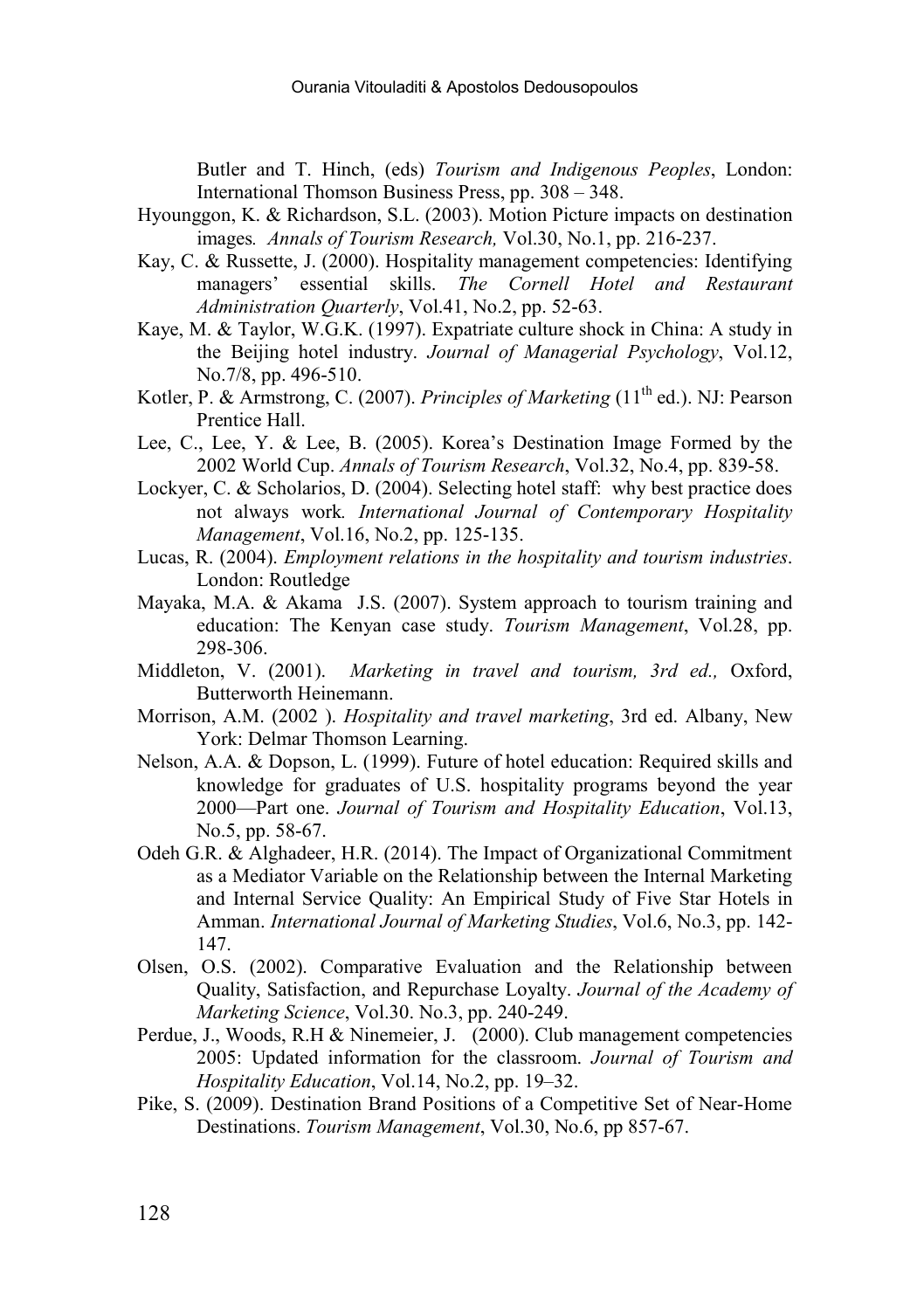- Qu, H., Kim,L.H. & Im H.H. (2011). A Model of Destination Branding: Integrating the Concepts of the Branding and Destination Image. *Tourism Management*, Vol. 32, No.3, pp. 465-76.
- Raybould M. & Wilkins, H. (2006). Generic Skills for Hospitality Management: A Comparative Study of Management. Expectations and Student Perceptions. *Journal of Hospitality and Tourism Management.* Vol.13, No.2, pp. 177-188.
- Sigala, M. (2008). A supply chain management approach for investigating the role of tour operators on sustainable tourism: the case of TUI. *Journal of Cleaner Production*, Vol.16, pp. 1589–1599.
- Stanley, L.L. & Wisner, J.D. (2002). The Determinants of Service Quality: Issues for Purchasing, *European Journal of Purchasing and Supply Management*, Vol.8, No.2, pp. 97-109.
- Stoner, J.A.F. & Freeman, E.R. (1999). *Management,* fourth edition. NJ: PrenticeHall.
- Teare, R.E. (1998). Interpreting and Responding to customer needs. *Journal of Workplace Learning*, Vol.10, No. 2, pp.76-94.
- Urry , J . (1990) *The Tourist Gaze. Leisure and Travel in Contemporary Societies*, London: Sage.
- Velissariou, E. & Zagkotsi, S. (2009). Employment and Characteristics of Personnel in the Hotel Sector in Greece. *HOTEL-link: A Hotel, Restaurant and Gastronomy Business Journal* (Beograd) Vol. 6 (10) (13-14): pp 1017- 1025.
- Velissariou, E. (2012). Tourism education, work placement and employment prespectives of the graduates in Greece: a case study. *Proceedings of the 2nd International Conference, Advances in Hospitality, Tourism, Marketing and Management*, (ISBN 978-960-287-139-3), Alexander ΤΕΙ of Thessaloniki, Research Institute for Tourism, Democritus University of Thrace, Washington State University, Corfu Island, Greece:  $31/5 - 3/6$ , 2012.
- Vitouladiti, Ou. (2012). Importance choice criteria as a basis for tourism market segmentation techniques. *Proceedings of the 2nd International Conference, Advances in Hospitality, Tourism, Marketing and Management* ,(ISBN 978-960-287-139-3), Alexander ΤΕΙ of Thessaloniki, Research Institute for Tourism, Democritus University of Thrace, Washington State University, Corfu Island, Greece:  $31/5 - 3/6$ , 2012.
- Vogt, C.A. & Fesenmaier, D.R. (1995). Tourists and Retailers' Perceptions of Services: A Confirmatory Factor Analysis of Multiple Groups, *Annals of Tourism Research,* Vol.22. No.4, pp. 763-780.
- Wang, Y. (2006). Strategic Employee Training and Development in Chinese Luxury Hotels. Tourismos: An International Multidisciplinary *Journal of Tourism,* Vol.1, No.1, pp. 111-118.
- Wang, Y. & Xiang, Z. (2007). Towards a Theoretical Framework of Collaborative Destination Marketing. *Journal of Travel Research*, Vol. 46, pp. 75-85.